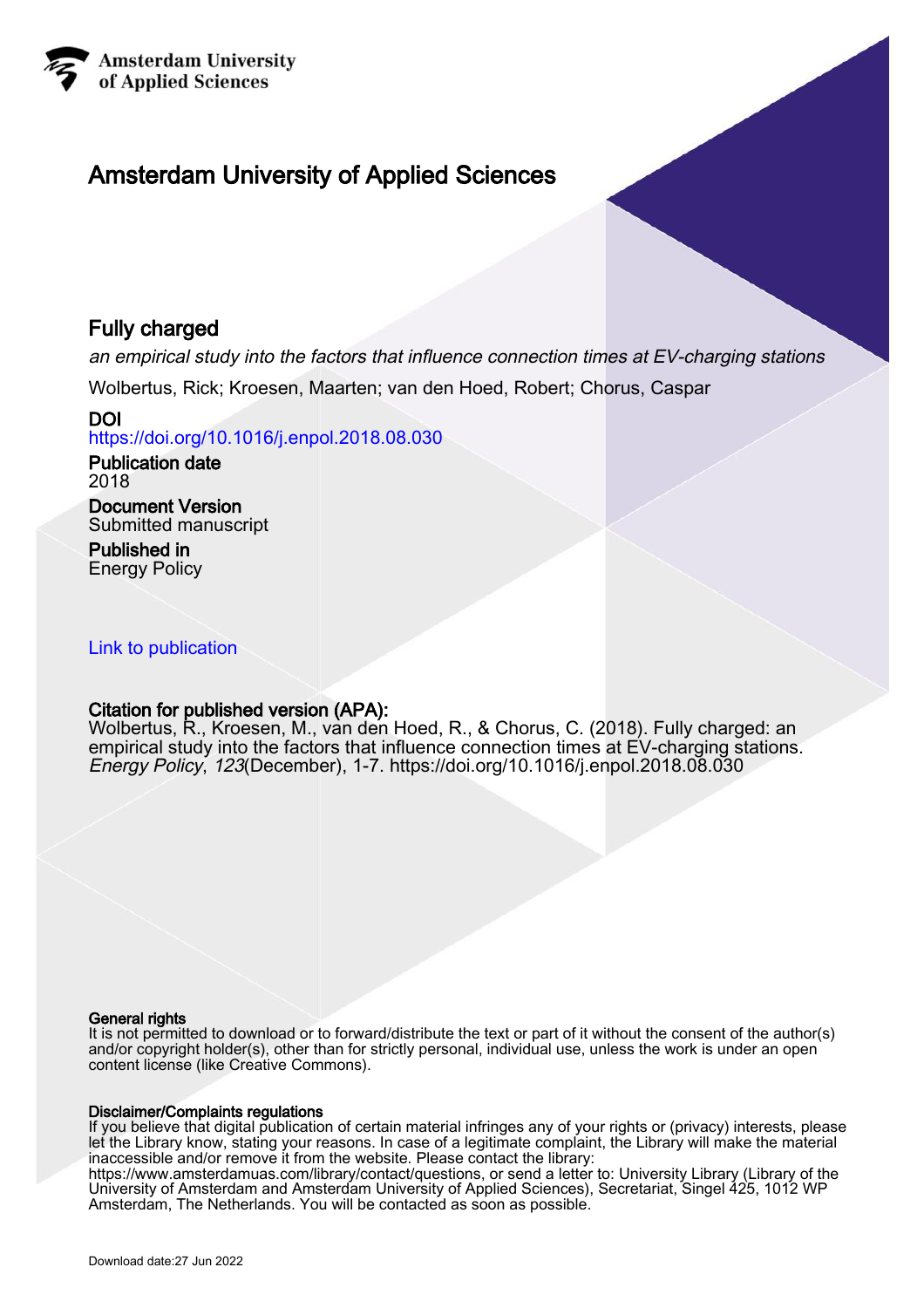Publishers' version available: R. Wolbertus, M. Kroesen, R. van den Hoed, C.G. Chorus (2018). Fully charged: An empirical study into the factors that influence connection times at EV-charging stations, Energy Policy, 123, 1-7, <https://doi.org/10.1016/j.enpol.2018.08.030>

# Fully charged: An empirical study into the factors that influence

## connection times at EV-charging stations

Rick Wolbertusab, Maarten Kroesena, Robert van den Hoedb, Caspar Chorusa

a

Transport and Logistics Group, Department of Engineering Systems and Services, Faculty of Technology, Policy and Management, Delft University of Technology, the Netherlands

b

Department of Urban Technology, Faculty of Technology, Amsterdam University of Applied Sciences, the Netherlands

**Note:** This is a pre-print version. Differences may exist between the publishers version and this version. **Abstract:** This study is the first to systematically and quantitatively explore the factors that determine the length of charging sessions at public charging stations for electric vehicles in urban areas, with particular emphasis placed on the combined parking- and charging-related determinants of connection times. We use a unique and large data set – containing information concerning 3.7 million charging sessions of 84,000 (i.e., 70% of) Dutch EV-users – in which both private users and taxi and car sharing vehicles are included; thus representing a large variation in charging duration behavior. Using multinomial logistic regression techniques, we identify key factors explaining heterogeneity in charging duration behavior across charging stations. We show how these explanatory variables can be used to predict EV-charging behavior in urban areas and we derive preliminary implications for policy-makers and planners who aim to optimize types and size of charging infrastructure.

**Keywords:** Electric vehicles, Charging infrastructure, Connection times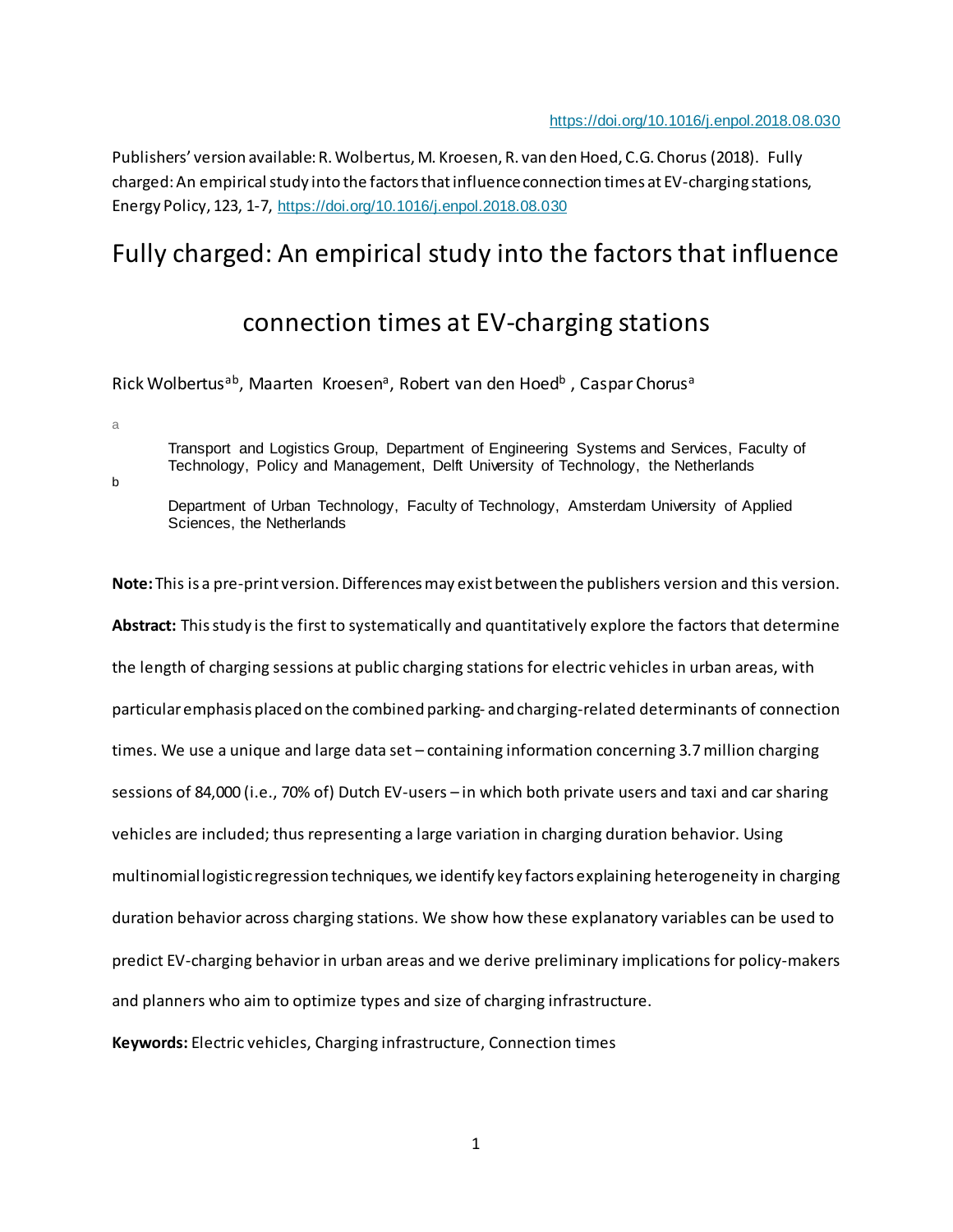©2018. This manuscript version is made available under the CC-BY-NC-ND 4.0 license. <https://creativecommons.org/licenses/by-nc-nd/4.0/>

#### **1. Introduction**

Electric Vehicles (EVs) show great promise to reduce locally harmful emissions such as  $NO<sub>x</sub>SO<sub>x</sub>$  and PM (Razeghi et al., 2016) and greenhouse gasses such as CO<sub>2</sub> (Rangaraju, De Vroey, Messagie, Mertens, & Van Mierlo, 2015), triggering widespread positive attention among policy makers and researchers alike. However, three important barriers currently hamper widespread adoption, being high upfront purchase costs, limited driving range and a lack of public charging infrastructure (Coffman, Bernstein, & Wee, 2016; Egbue & Long, 2015; Liao, Molin, & Wee, 2015; Rezvani, Jansson, & Bodin, 2015). Falling battery prices (Nykvist & Nilsson, 2015) and plans for new, more affordable long range EV models suggest that the barriers of price and range can be overcome.

However, private sector investments in the roll-out of a charging infrastructure have been lagging behind these vehicle developments due to the well-known chicken-and-egg problem (e.g. Struben & Sterman, 2008). To stimulate the adoption of EVs and overcome the chicken-and-egg problem, governments at various levels are keen to help with funding charging infrastructure. Yet, in developing such charging infrastructure, policy makers face the challenge of efficiently using tax payers' money. this challenge is exacerbated by rapid technological developments such as fast charging stations (up to 350 kW) and (static and dynamic) wireless charging which further complicate decision-making. This is because such developmentsincrease the risk of investmentsinto potentially soon-to-be-obsolete technology rendering themworthless. In addition, new behavioural patterns, such as changing charging frequencies depending on battery size, that differ from current refuelling behaviour are not yet well understood, making it difficult to predict demand(and to optimize charging infrastructure). In the end, however,postponing the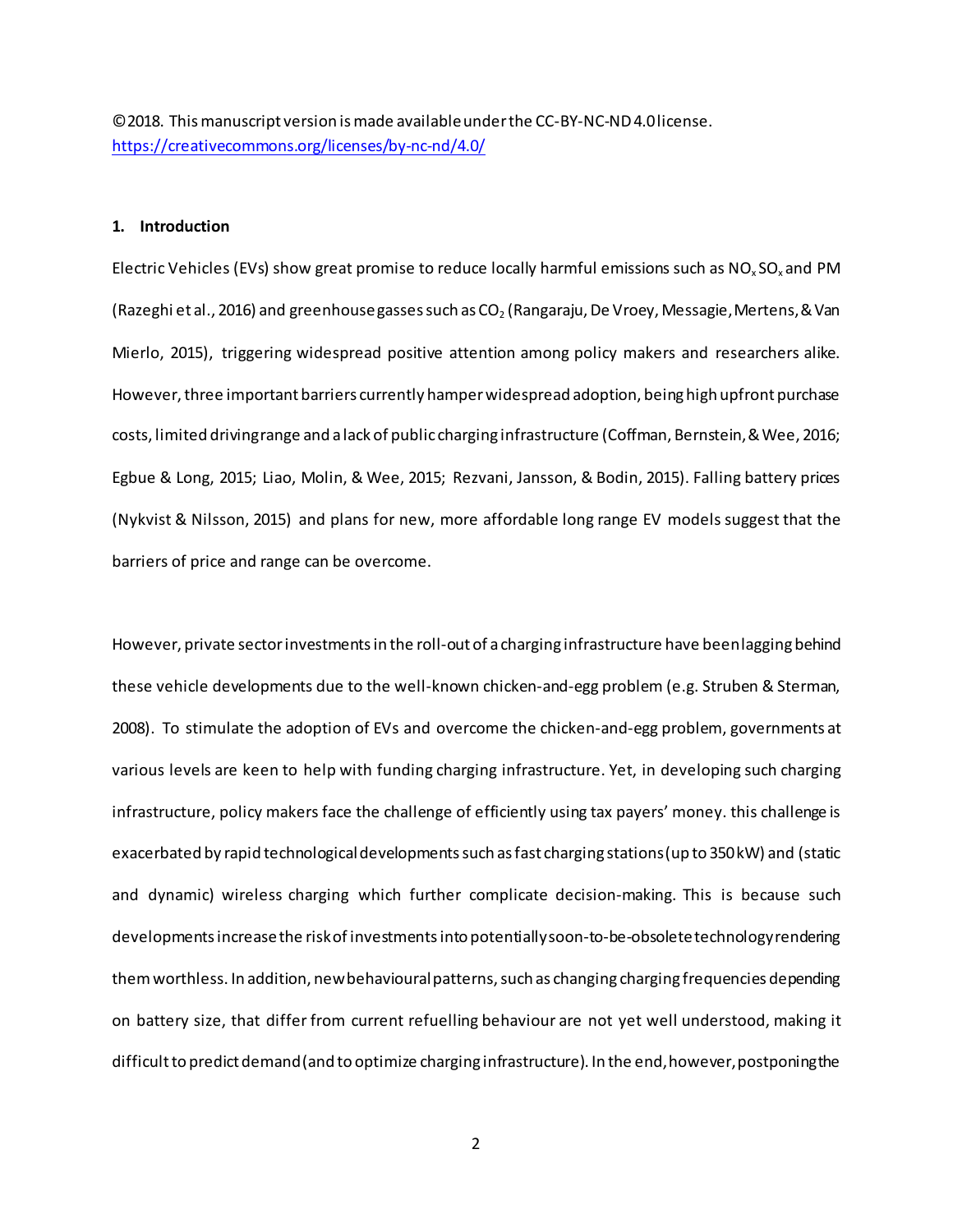decision on how and when to roll-out which charging opportunities could increase the barrier for candidate EV drivers and thereby hamper the transition to a more sustainable transport system.

As alluded to above, efficient planning of charging infrastructure for electric vehicles (EVs) involves accurate modelling of charging demand. In predicting EV charging demand, understanding variations in the starting time and location of charging sessions isrecognized to be of key importance; as such it comes as no surprise that several recent studies have been devoted to modelling demand variations (across space and time) in EV charging. While earlier work was based on the tradition of optimal planning (He, Yin, & Zhou, 2015; Nie & Ghamami, 2013), more recent studies have moved towards a more behaviorally oriented perspective (Morrissey, Weldon, & Mahony, 2016; Neaimeh et al., 2017; Sun, Yamamoto, & Morikawa, 2016).

An important aspect of demand for charging stations is missing in these studies. By nature, electric vehicle charging stations are not accessible to other users when used. When planning to meet demand it is therefore necessary to know for how long the charging station will be occupied by a given user at a given time. Yet variations in the duration of charging sessions in the public domain are not well understood. What makes predicting the duration of these sessions particularly difficult, is that it results from an interplay between *refueling* and *parking* behavior; also when fully charged, vehicle owners may wish to occupy the charging station for parking reasons(Faria, Baptista, & Farias, 2014; Gerzon, 2016; Wolbertus & van den Hoed, 2017), and this effect may be exacerbated by local policies which provide EV-owners with parking/charging locations for free (Wolbertus, Kroesen, van den Hoed, & Chorus, 2017). New refueling behaviors also comes with establishing new social norms, which can vary in different circumstances (Caperello, Kurani, & TyreeHageman, 2013). Understanding the factors that drive these behaviorsis important for efficient charging infrastructure planning as it allows policy makers to optimize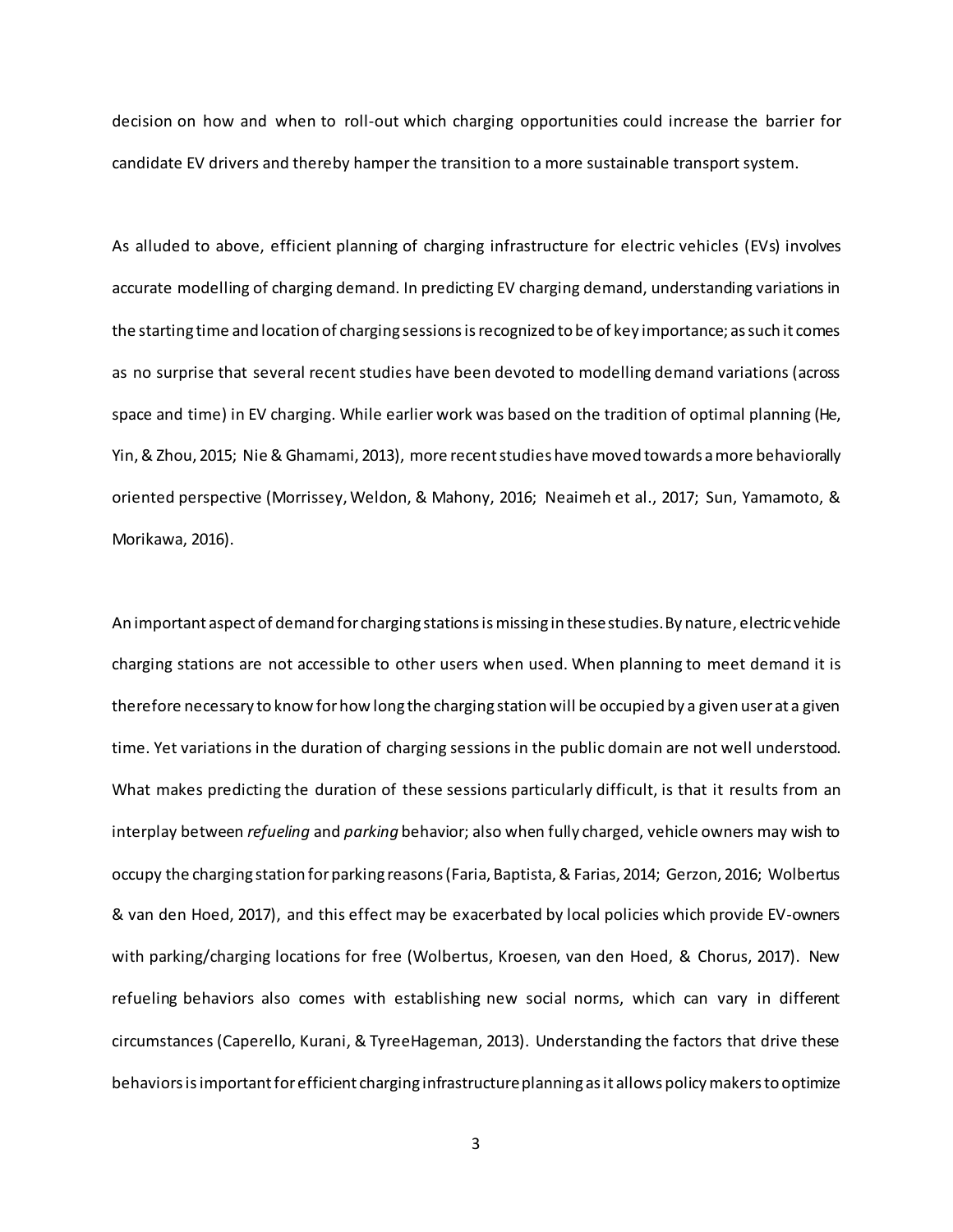planning itself or to create policy measures such as pricing strategies to steer behavior into the desired direction.

This study is the first to systematically and empirically explore the factors that determine the length of charging sessions at public charging stations for EVs in urban areas. We use an unique and large data set – containing relevantinformation concerning 2.6million charging sessions of 84,000 (i.e., 70% of) Dutch EV-users –in which both private users, taxi and car sharing vehicles are included; thus representing a large variation in charging duration behavior. By estimating a statistical model, we identify key factors that explain heterogeneity in charging duration behavior. We show how these explanatory variables can be used to predict EV-charging behavior in urban areas and we derive preliminary planning and policy implications regarding the optimal design of charging infrastructure (-related policies).

#### **2. Literature review**

Most currently available charging infrastructure planning studies work under the assumption that EV charging at public charging station occurs when the battery level of the car can no longer meet the travel needs of the driver and that the charging there is only done to create enough range to complete the (next) trip, leading to connection times to charging stations that are equal to charging times (Brady & O'Mahony, 2016; Brooker & Qin, 2015; Dong, Liu, & Lin, 2014). Such assumptions may hold for fast charging stations (Motoaki & Shirk, 2017; Neaimeh et al., 2017; Sun et al., 2016), however, for slower level 2 charging infrastructure in the city, charging duration is known to be a complex interplay between parking and refueling behavior by a variety of drivers, such as taxis (Asamer, Reinthaler, Ruthmair, Straub, & Puchinger, 2016; Tu et al., 2015; Zou, Wei, Sun, Hu, & Shiao, 2016) and car sharing vehicles (Van der Poel, Tensen, Van Goeverden, & van den Hoed, 2017), each with different recharging demands. As different types of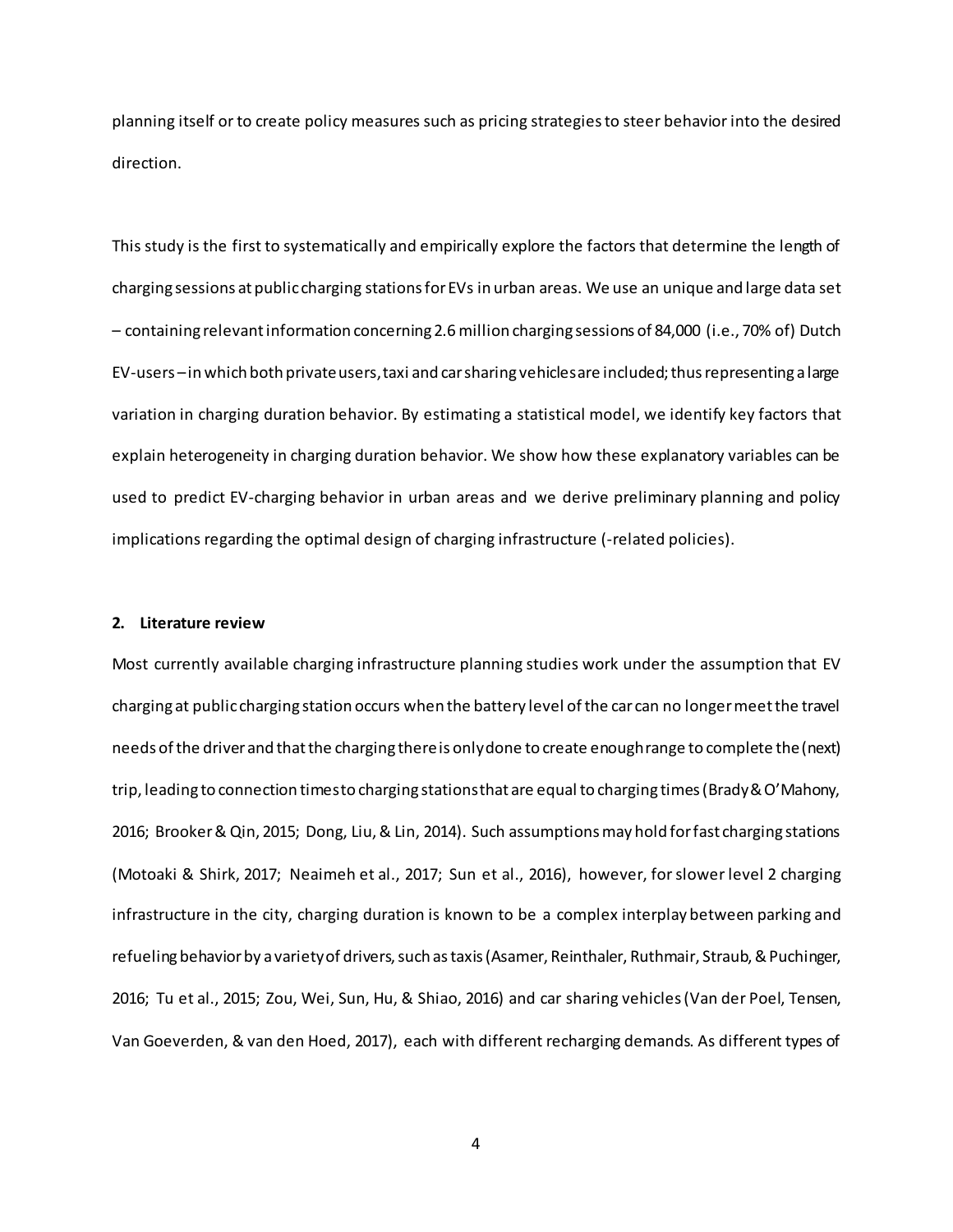drivers make use of the same infrastructure, understanding the interplay between these factors is of key importance.

Some studies do recognize that EV drivers can recharge during longer dwelling times. These studies then tend to assume that vehicles will recharge each time they are parked for a longer time or they ignore the fact that charging stations are rival goods (Paffumi, Gennaro, & Martini, 2015; Shahraki, Cai, Turkay, & Xu, 2015). In addition, these studies do not account for other intentions to charge (e.g. using a charging station mainly for the ease of parking), the effect of local parking policies such as free parking for EVs (Wolbertus et al., 2017) and particular pricing structures.

It has been recently recognized that pricing strategies form a possible solution to influence connection times. The effects of such strategies have been studied by Gerzon (2016) using a stated choice survey. He found that pricing by the hour caused a significant reduction in connection times. Motoaki & Shirk (2017) find that a fixed fee at fast charging stations increases the time connected to a charging station compared to the free charging situation, as users tend to want to get their money's worth.These results suggest that pricing strategies could possibly serve as a policy tool to influence charging behavior.

Studies that make use of real life data from EVs or charging stations do mention variations in charging and connection times. These studies mainly point at the start of the sessions as the most important factor that determines the length of the charging session (Sadeghianpourhamami, Refa, Strobbe, & Develder, 2018). Morissey et al. (2016) consider charging session length; they compare fast and slow public chargers and find that, not surprisingly, charging times are shorter at fast charging stations. Robinson, Blythe, Bell, Hübner, & Hill (2013) took a closer look by identifying different types of charging behavior based on activity type. They however only considered charging times –which barely differed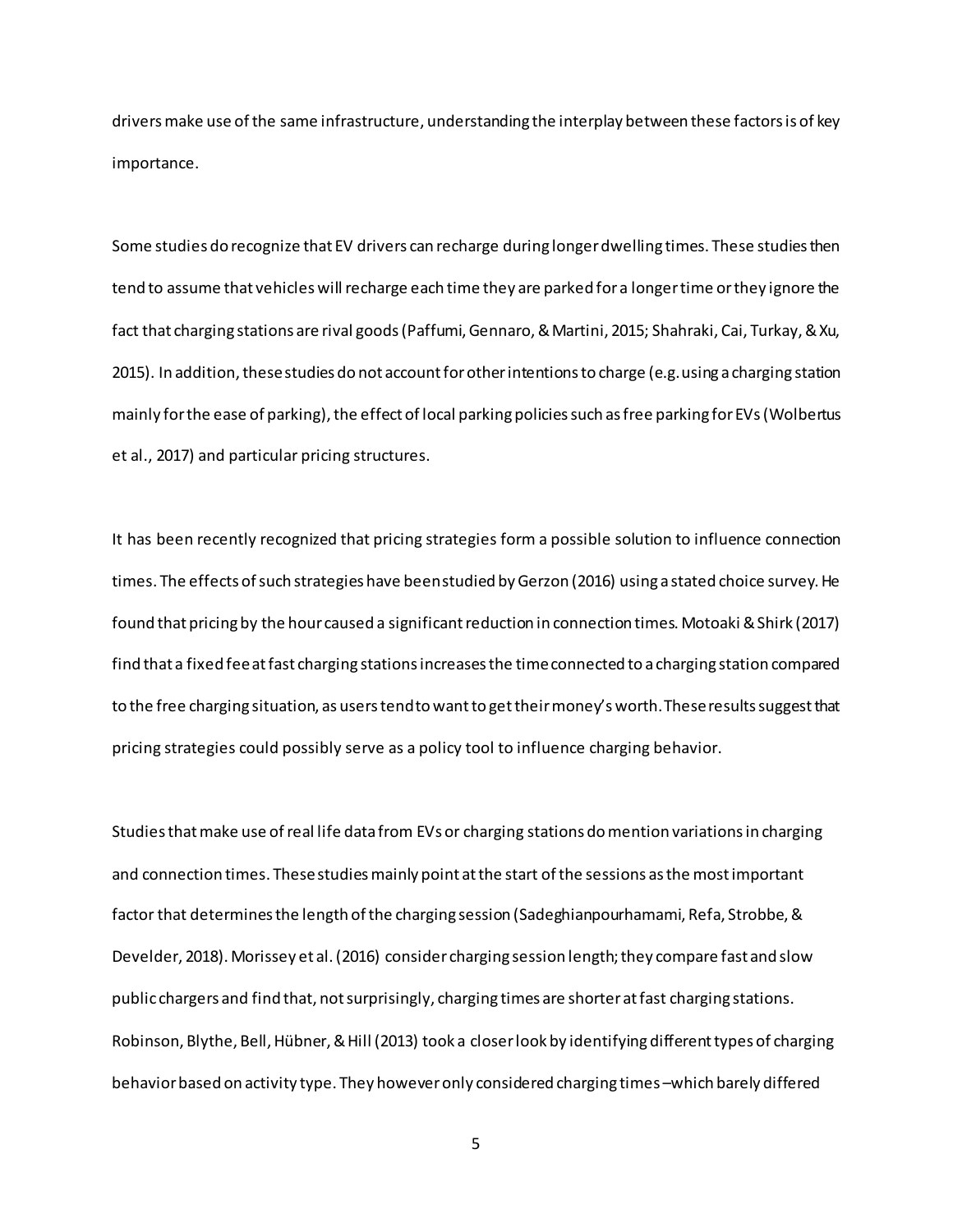across activitiesin their data–and not connection times. Kim, Yang, Rasouli, & Timmermans(2017) focused on factors that influence inter-charging event times; they identified two different user type groups, regular and random, and found significant differences between these groups.

In sum: while providing very valuable insights into charging behaviors, the current literature studies connection times to charging stations in a manner that does not reflect the full complexity and subtlety of real charging behavior in a city context. The wide variety in charging durations is currently only acknowledged in descriptive studies but a systematic and quantitative analysis of the factors that drive the variation in durations is missing. This research contributes to the understanding of charging infrastructure planning by modelling (variation in) the time connected to charging stations based on a large dataset of charging sessions using public charging infrastructure. This dataset provides an unique insight into charging behaviors not only because of its sheer size but also because it encompasses the entire public charging infrastructure within four cities, allowing for an analysis of different(local) policies and EV-owner types which use and compete for the same charging stations.

#### **3. Methodology**

Data were collected from public charging stations in the four major Dutch cities (Amsterdam, Rotterdam, The Hague and Utrecht) between 2014 and 2016. The data were provided by the charging point operators in these areas. Note that charging stationsin these areaswere accessed by swiping a RFID-card and then connecting a charging cord to the vehicle. Data were collected concerning the starting point (clock time) of the charging session, its duration, the amount of kWh charged, and the location; a unique anonymous RFID code related all relevant sessionsto the RFID-card. In total 2.692.446 Sessions were recorded in this period. Sessions with a length shorter than 5 minutes and longer than 300 hours were excluded from the dataset. Additionally,sessions without any charge were not taken into account during the analysis as such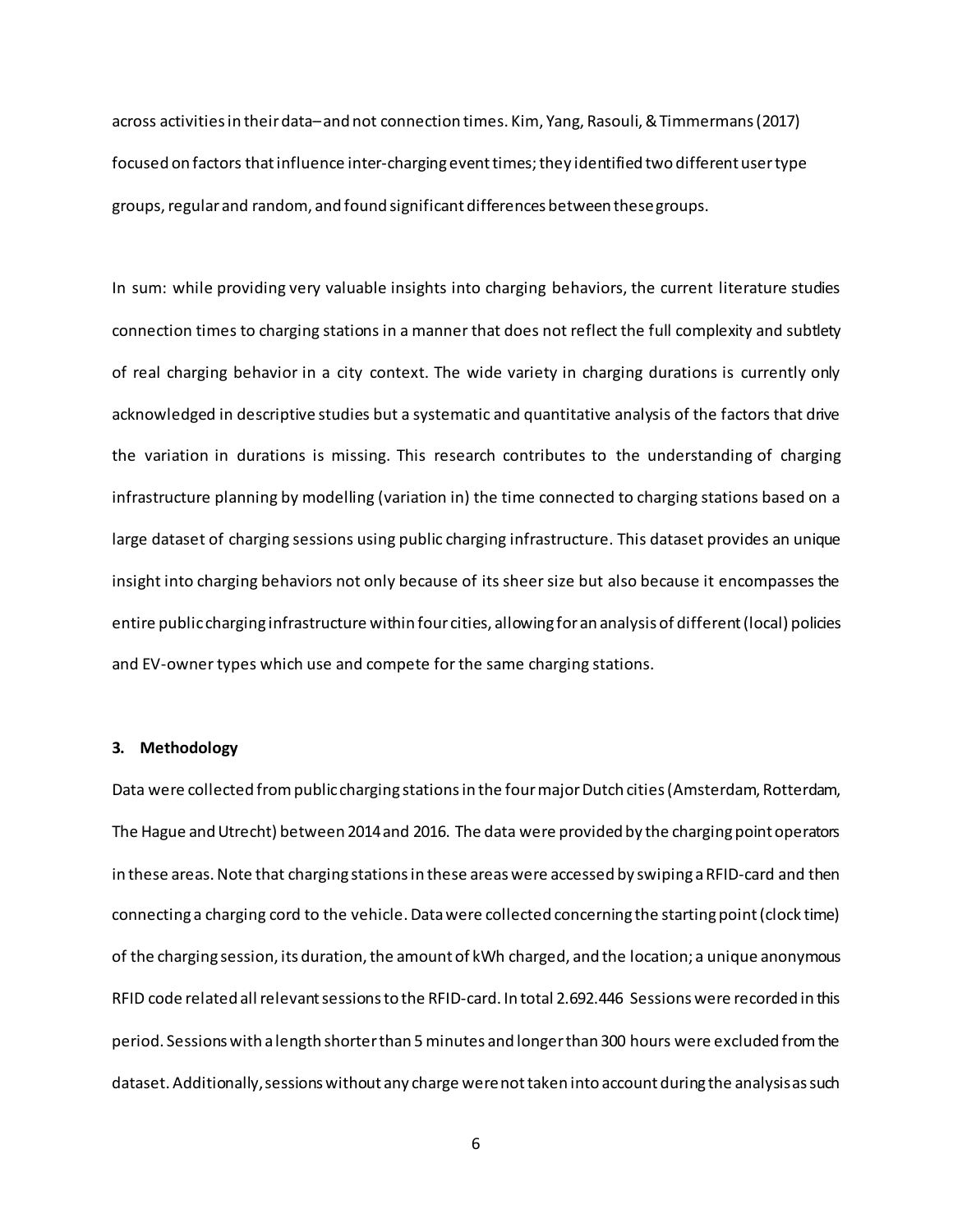data seemed unreliable. Many of these short sessions without any or little charge were considered to be most likely due to an error while connecting the car to the charging station, requiring the user to swipe the card multiple times. Also sessions with a charging speed over 50 kW were removed, as the charging stations in the dataset were not capable of offering these speeds. After this filtering process 2,531,960 (i.e., 94% of the original data points) sessions were left for the analysis.

Timing data were transformed to separate time-of-day and day-of-the-week variables. Information about charging station and user type was made available by the charging station operators. Charging station type categories were as follows: regular (2 outlets, 11kW), charging hub (at least 4 outlets clustered together) or fast charging station (50kW). User type categories were as follows: regular, car sharing vehicle or taxi. For regular users two different sub-categories were extracted, being frequent and non-frequent, on the basis of the number of observed charging sessions (20 charging sessions turned out to provide a useful cut-off point). Data on the time of day were transformed as follows: from 5AM to 9 AM was considered morning, from 10 AM until 3 PM afternoon, from 3 PM until 10 PM evening and from 10 PM until 5 AM night. This particular transformation was chosen based on the distribution of connection times as shown in *Figure 2*.

Information about the area in whichthe charging station was located was retrieved from The Netherlands Statistics(CBS Statline, 2016). Data about the built environment was gathered at the sub-sub-district level, which contains several buildings. In addition, information about the number of residential homes, public and social housing, and offices were gathered. We used the number of vehicles per squared kilometeras a proxy for parking pressure. Information on paid parking areaswas retrieved from the four municipalities. GPS locations of the charging stations were matched with paid parking areas using the *sp* package in R (Bivand, Pebesma, & Gomez-Rubio, 2013; Pebesma & Bivand, 2005).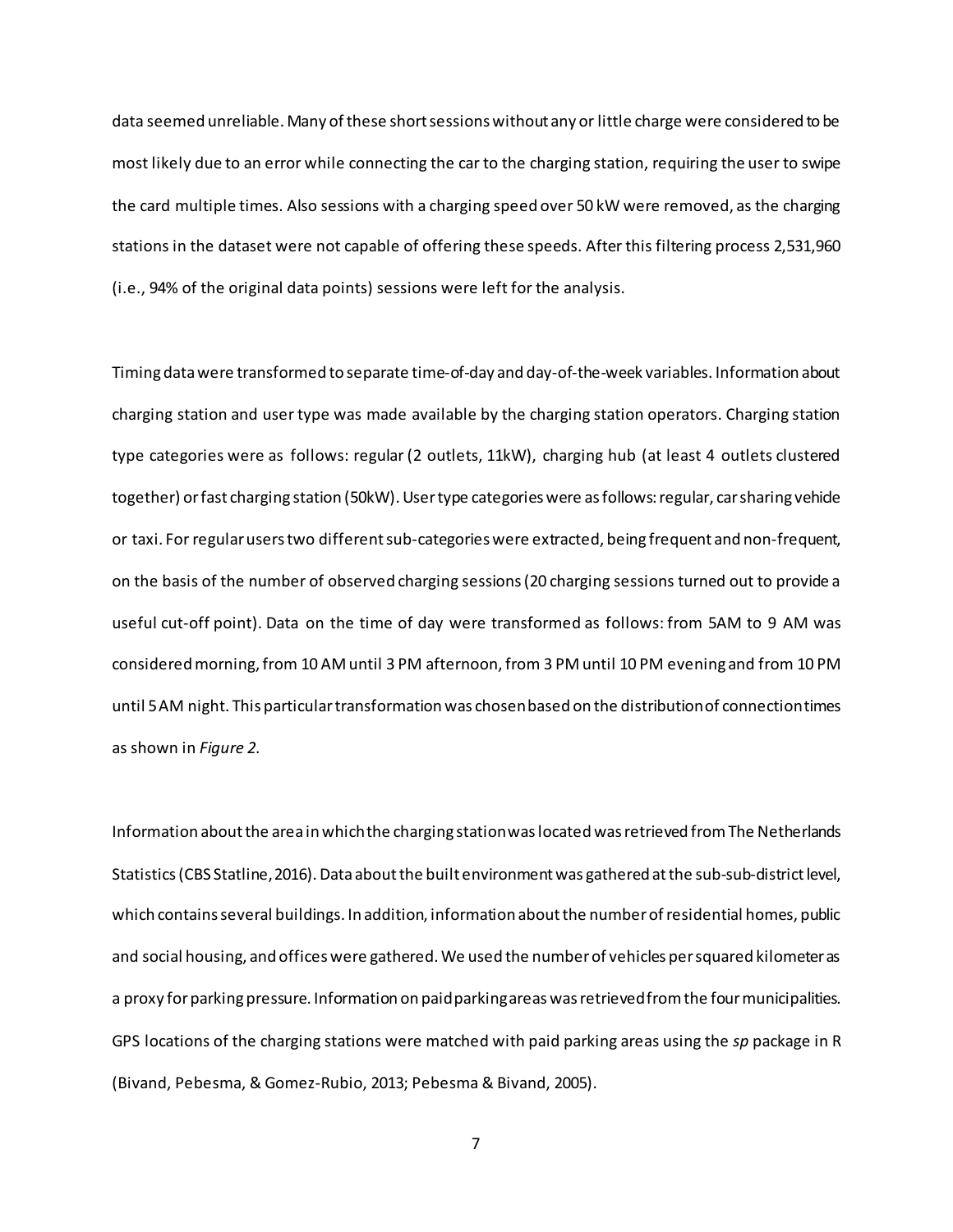An obvious candidate to model the type of dependent variable in our data (note that connection times were measured at a so-called ratio-level) is linear regression. However, the distribution of connection times was found to be highly non-normal (see Figure 1; Kolmogorov-Smirnov test: D(2531841)=0.217, p <0.001), making linear regression unsuitable as an analysis technique and implying the need for a transformation of the connection time variable. Straightforward transformations such as log or square root transformations could not be applied due to the multiple peaks in the distribution. The peaksin the distribution suggest that heterogeneity in connection times results from qualitatively different types of charging behavior occurring within the dataset. To explore categories of qualitatively different charging sessions, a binning technique was used with several cut-off points. The following bins were identified: 0- 1.5 hours, 1,5-7 hours, 7-11 hours, 11 to 24 hours and longer than 24 hours. The selection of the bin sizes is elaborated in the next section (4.1). Here, it is important to note that, since the bins reflect qualitatively different types of charging behavior, we decided to apply a multinomial logistic regression (rather than an ordered logistic regression), to model and explore the effects of different factors on this outcome. Data were analyzed using the Latent Gold software (Vermunt & Magidson, 2006).

### **4. Results**

#### **4.1 Descriptive results – identification and interpretation of bins**

The distribution of connection times at charging stations binned per half hour is shown in *Figure 1.* The data is maximized at 72 hours as the distribution has a very long tail with a maximum of 298 hours. Close inspection of the figure shows that there are several segments to be recognized, including short sessions (up until 1.5 hours) which account for 15% of all sessions, representing EV-drivers that are only stopping to refill their car to be able to continue theirtrip; note that this segment seems to be represented in the modeling efforts described in (Brady & O'Mahony, 2016; Brooker & Qin, 2015; Dong et al., 2014). The next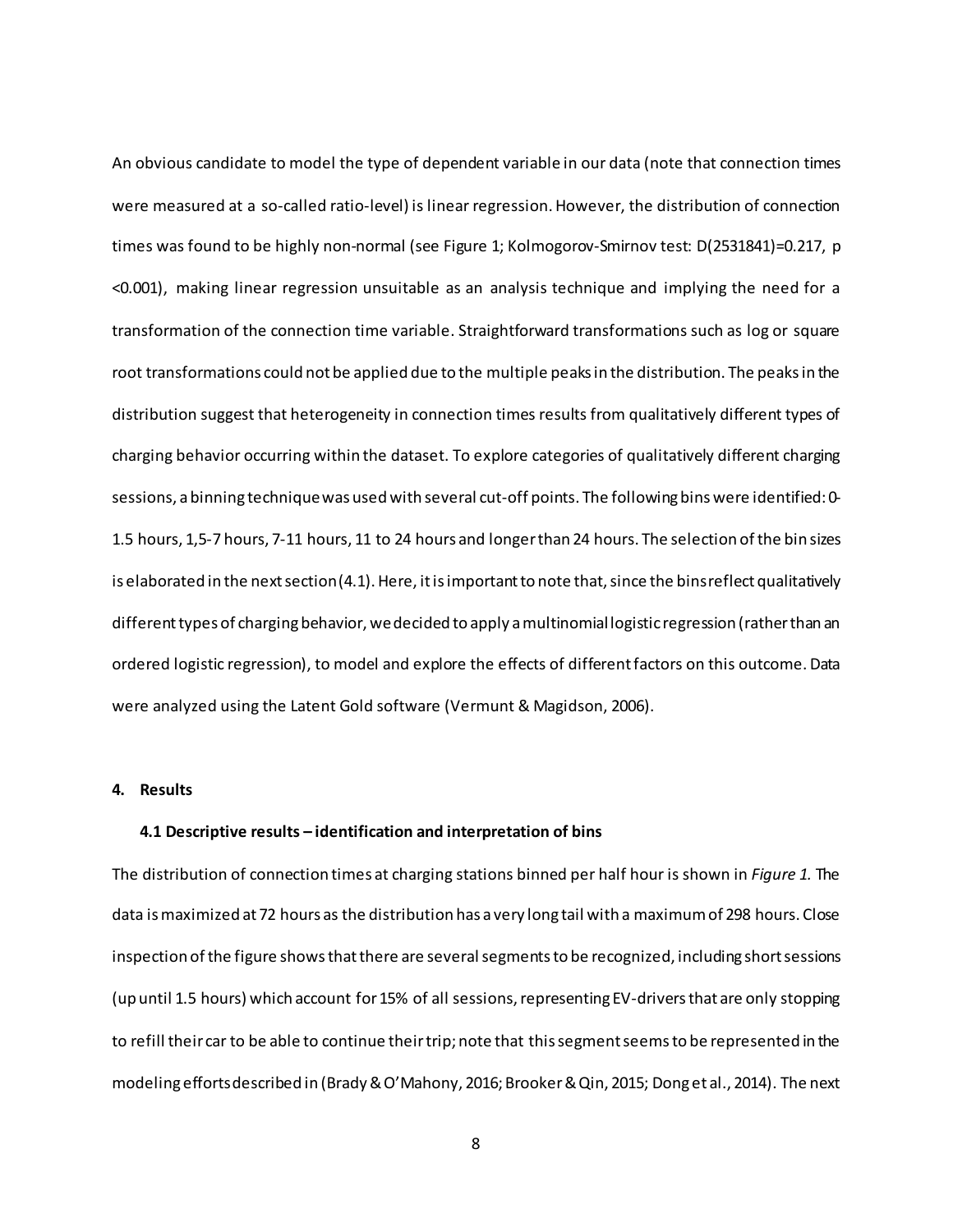segment(between 1.5 and 7 hours) can mainly be attributed to visitors on the network, which park their car for a longer time at a charging station during a visit*.* The distribution spikes between 7 and 11 hours duration; most sessions in this segment start during the night or in the morning. A fourth segment with duration between 11 and 24 hours contains mostly overnight sessions starting at the end of the afternoon or during the evening. The tail of the distribution starts at a duration of 24 hours; we call this segment *long charge*. Although sessions in this segmentonly account for 6% of all sessions they do keep charging stations occupied for 29% of the total observed time, making them policy-relevant.



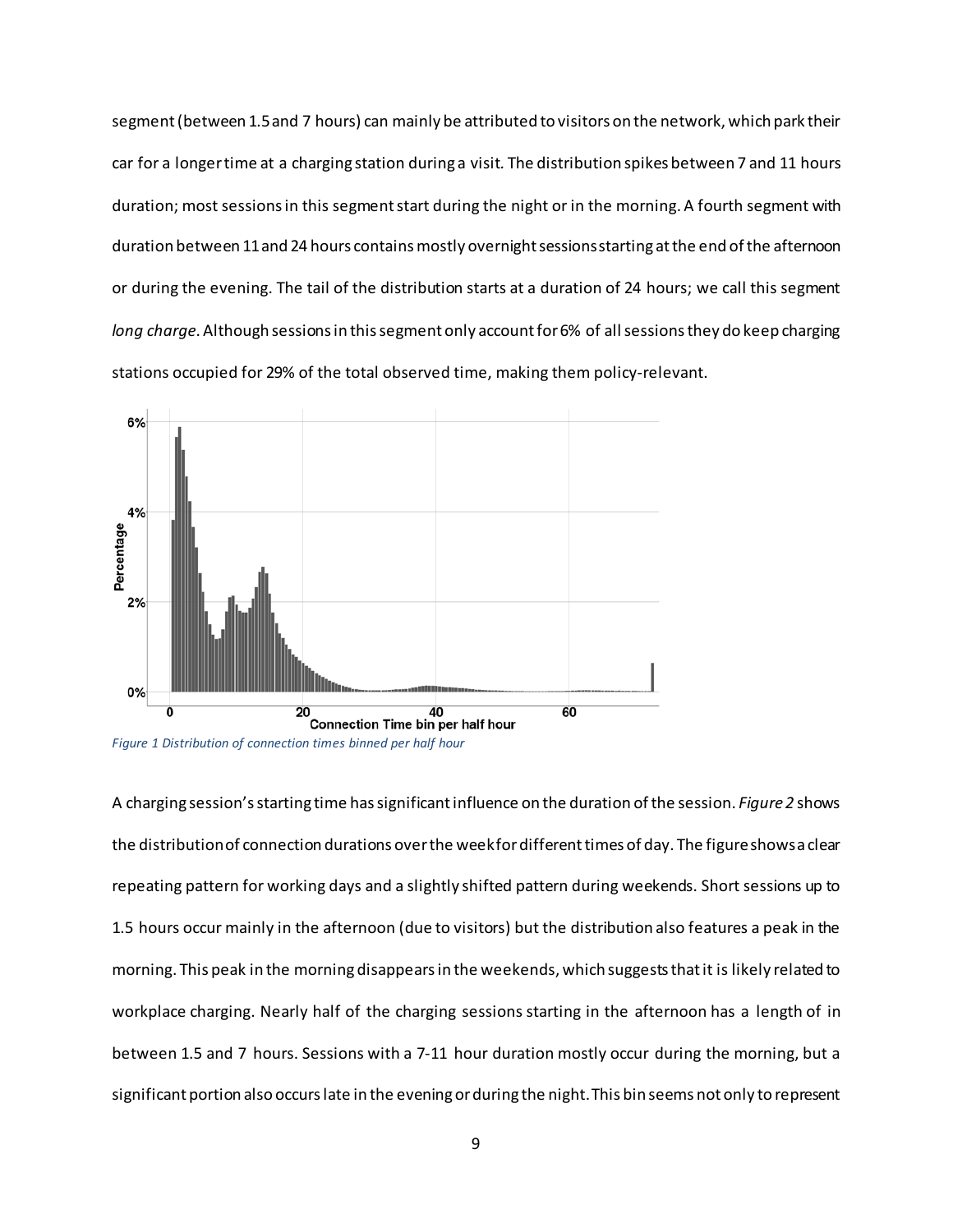workplace charging but also late overnight charging in the vicinity of one's residence. Sessions with longer durations, between 11 and 24 hours, peak in the late afternoon and early evening when drivers arrive home from work. Sessions longer than 24 hours only take a small portion of the total amount of sessions during working days but they peak significantly at Friday and Saturday night, suggesting a typical overthe-weekend parking habit.





Based on the distributions of the durations of sessions, and their (i.e., the duration) occurrence at particular times of day,the different bins can be classified as follows: 0-1.5 hour sessions represent *stop & charge* behavior, mainly used for actual refueling of the vehicle and occurring mostly during the afternoon. *Park & charge* is the name of the bin for sessions with 1.5 to 7 hours of connection. This bin represents, although not exclusively, visitors that park their car for a longer time while leaving it to recharge. *Work & charge* behavior is attributed to 7 to 11 hour sessions which mainly occur in the morning, coinciding with morning traffic peak due to commuters; yet this bin also captures late night chargers of which sessions finish the next morning. Drivers recharging their EV in the late afternoon or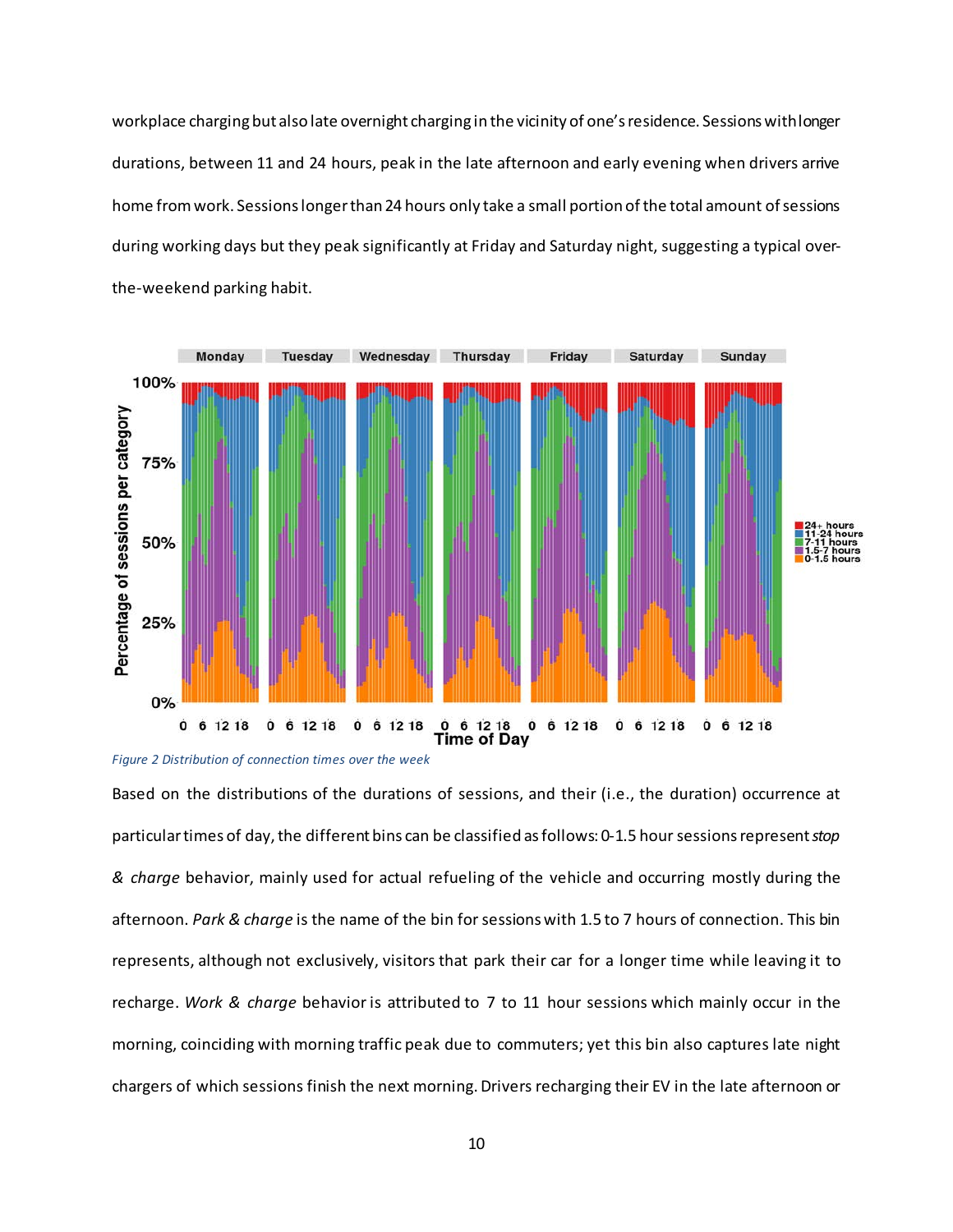early evening more often have a 11 to 24 hour connection time, representing typical overnight or *home & charge* sessions. The last category is the *long sessions* which have a higher occurrence at Friday and Saturday night, representing typical weekend parking sessions. Although the bins have been named to the behavior they most likely representin the eyes of the authors and based on descriptive statistics, we emphasize that these names do not exclusively represent the type of behavior. The results of a more systematic and quantitative approach to evaluate the nature of connection durations at charging stations is presented in the next paragraph.

#### **4.2 Model results**

In table 1 results for model estimation are presented; note that long charge sessions (24+ hours) were used as a reference category, and thatthe explanatory categorical variables, time of day, day of the week and type of charger were dummy coded. Interactions between variables have been tested but did not provide a significant improvement in the model fit nor in a better interpretability of the model results. Most variables are significant and of the expected sign (see below), but note that the effects of many variables are relatively small compared to the constants. In general, the model provides a significant improvement (LL $_B$ = -3052058) compared to the null model (LL $_0$ =-4120764) despite that –as could be expected– a significant amount of unexplained variation in connection duration remains.

#### *Timing*

Time-of-day was dummy coded using the morning as a reference. Wednesday, a regular working day, served as reference for the day-of-the-week variable. The model results show that the timing (i.e., the starting point) of the charging sessions has the greatest impact on how long the session will last. Short sessions (*stop & charge* or *park & charge)* are more likely to occur in the morning and afternoon than during the evening or night, as suggested by parameters for the evening and night dummy variables which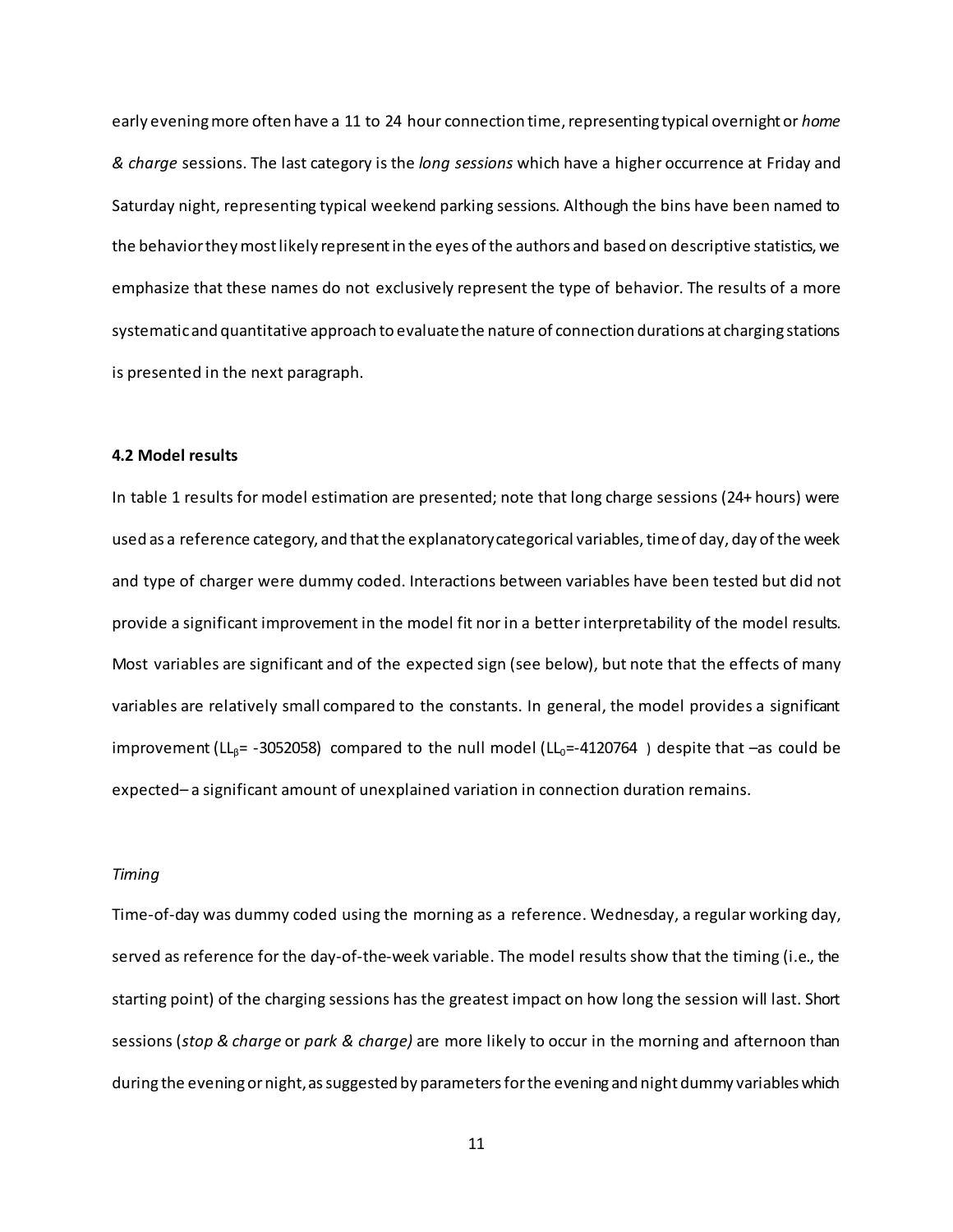are significant and negative. These short sessions are equally likely to happen across working days. Significant negative parameters are obtained for weekend days, with the exception of Saturday. This result is intuitive, since during Fridays and Sundays less kilometers are driven (due to less work related traffic) whereas Saturdays generate shopping related traffic which is likely to correspond to charging behavior of the stop & charge and park & charge types. The timing parameters for *work & charge* are negative for the afternoon and evening dummies, showing that charging behavior associated with the work & charge bin (see previous section for elaboration) is most likely to occur in the morning or night. A negative parameter was also obtained for the Friday dummy. This effect for Fridays can mainly be explained by the lack of sessions which start very late in the evening but do not end during the next morning (and in that sense contrasts with a normal working day). For sessions with a duration between 11 to 24 hours (*home & charge*) we find a positive dummy for the evening, signaling that these sessions mainly start after working hours; also this result is intuitive. A negative parameter is found for the Friday dummy, indicating that this behavior is replaced by long sessions during the Friday night, as this variable is also negative for all other options. Most likely these are sessions that last throughout the entire weekend. These results show that knowing the timing of demand for charging provides important information concerning the duration of the corresponding charging sessions. The fact that the relative importance of the time-of-day factors is high, suggests that charging behavior is to a considerable extent habitual.

#### *User types*

User types were also dummy coded in which the taxi category served as reference category. Estimation resultsshow that frequent users have tendencies for longer charging sessions, which is intuitive in light of the fact that these users are more likely to live in the area and therefore charge overnight and during the weekend. Signs of parameters for the visitor user type suggest that visitors are more likely to show *park & charge*behavior and also very short sessions up to 1.5 hours, which is in line with expectations as these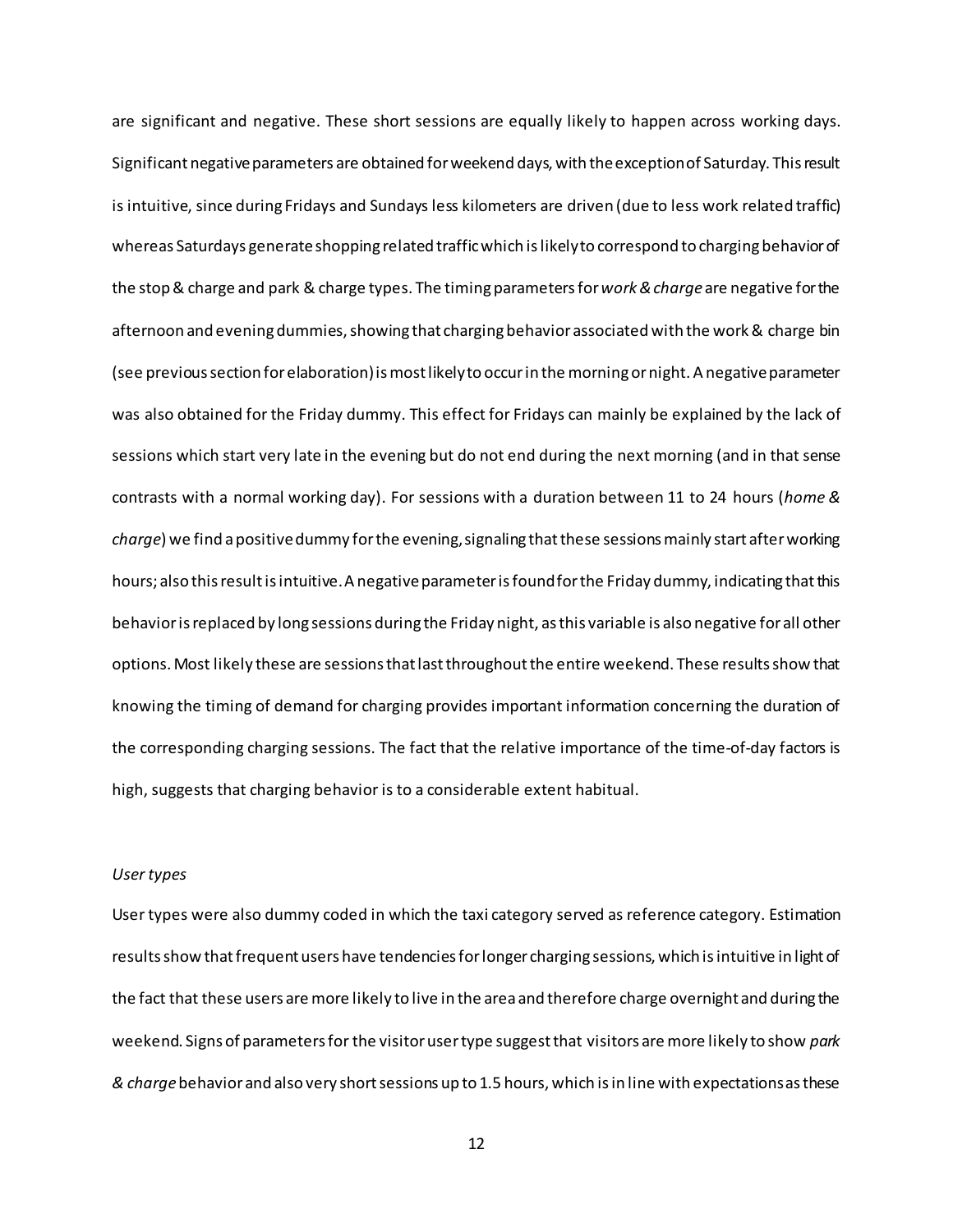represent typical visiting parking behaviors. Taxis were expected to have a large number of short sessions to refill their car in between picking up customers. Results, however, show that they are actually more likely to exhibit home charging behaviors in contrast to other user types, indicating that many EV-taxi drivers live in the city were they charge overnight, which turns out to be significant for an entire day of driving. Car sharing vehicles, as expected, have a positive and significant parameter for *stop & charge* and *park & charge* sessions. These vehicles are used more intensively and are not parked for a long amount of time as they are then picked up by another user. These results show that different user types have different distributions of connection times at charging stations.

#### *City characteristics*

Parameters associated with city characteristics show that the type of built environment is correlated with charging behavior. The betasfor residential areas show that these areas are more prone to exhibit *home & charge* behavior and very long sessions, most likely referring to residents leaving their car connected over the weekend. The same holds for business areas in which the parameters suggest more *park* or*work & charge*behavior, most likely by employees or visiting costumers. The estimates for the public buildings variable show that public buildings have a stronger tendency to attract *stop & charge* and *work & charge* behavior. These could refer to visitors to e.g. the city hall who leave their car connectedwhile there. Very long charging sessions are less likely to happen in these areas.

Charging station density has a relatively big (but still small) positive effect on 7-11 hour charging sessions and a small negative effect on 24+ hour charging sessions. A possible explanation for this result is that because areas with a high density are also more likely to have a high demand, the throughput will be higher, resulting in shorter charging sessions. Paid parking has a positive effect on very long sessions and also on *stop & charge*behavior. Such very short sessions are intuitive in light of the fact that drivers have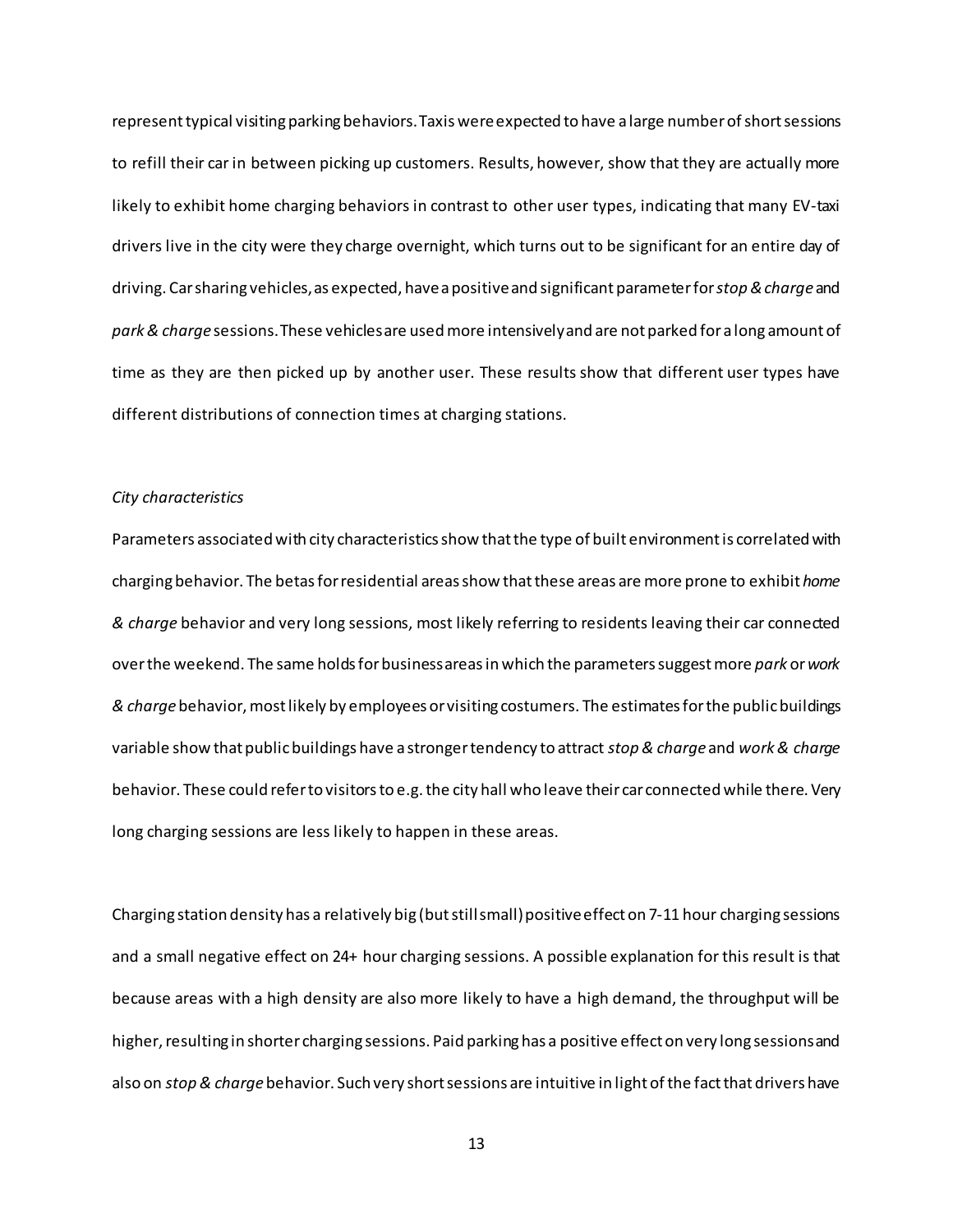to pay a parking fee in line with parking literature (e.g. Shoup, 2005). Very long sessions could be explained by EV owners that have a parking permit, making them more likely to leave their car parked and connected over the weekend. Parking pressure seems to have little effect on the duration of the connection to charging stations.

### *Charging station characteristics*

As expected, charging at fast charge stations results in much shorter connection times than level 2 charging (which served as the reference category); users specifically choose this type of charging station if they are in needed of refueling their vehicle. Also note that these fast charging stations are (often) paid for by the minute, making longer connection times than necessary unnecessarily costly. Charging hubs, which are combinations of several level 2 chargers at one place, are more likely to serve *park & charge* behavior, although parameter-sizes do not indicate a large effect. The model suggests that these hubs are often used by visitors and car sharing users and serve as a recognizable point where the user is more certain to find an available charging station than at single stations. They are less likely to be used for *home* and *long charging*.

|                 | &<br><b>Stop</b> | &<br><b>Park</b> | &<br>Work   | &<br>Home   | Long      |
|-----------------|------------------|------------------|-------------|-------------|-----------|
|                 | charge           | charge           | charge      | charge      | charge    |
|                 | 0-1.5 hours      | $1.5 - 7$ hours  | 7-11 hours  | 11-24 hours | 24+ hours |
| Intercept       | $3.7332**$       | 4.5281**         | 4.2873**    | 1.9417**    |           |
| Time of Day     |                  |                  |             |             |           |
| Morning (ref.)  |                  |                  |             |             |           |
| Afternoon       | $-0.6000**$      | $-1.031**$       | $-3.0471**$ | $0.2266**$  |           |
| Evening         | $-1.6324**$      | $-2.0568**$      | $-3.0804**$ | $1.3153**$  |           |
| Night           | $-2.5659**$      | $-2.8021**$      | $-0.896**$  | $0.7492**$  |           |
| Day of the week |                  |                  |             |             |           |
| Monday          | $-0.1264**$      | $-0.0618**$      | $0.026*$    | $0.072**$   |           |

#### *Table 1 Model estimation results*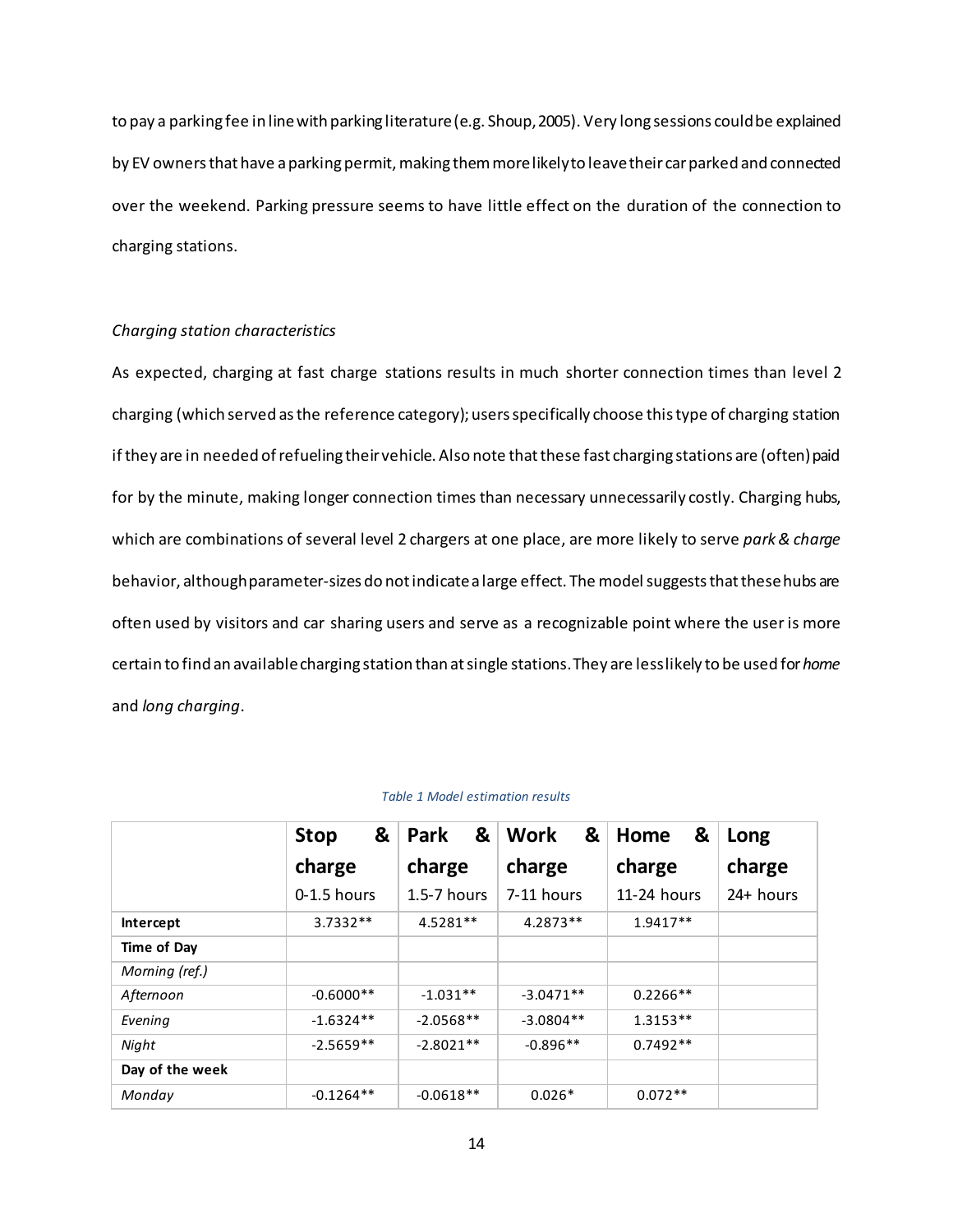| Tuesday                                     | $-0.0561**$ | $-0.0259*$  | 0.0122      | 0.008       |  |
|---------------------------------------------|-------------|-------------|-------------|-------------|--|
| Wednesday (ref.)                            |             |             |             |             |  |
| Thursday                                    | $-0.1257**$ | $-0.1033**$ | $-0.164**$  | $-0.1518**$ |  |
| Friday                                      | $-0.5978**$ | $-0.6565**$ | $-1.2104**$ | $-0.7621**$ |  |
| Saturday                                    | $-0.1264**$ | $-0.0618**$ | $0.026**$   | $0.072**$   |  |
| Sunday                                      | $-0.6008**$ | $-0.4236**$ | $-0.654**$  | $-0.1926**$ |  |
| Use Type                                    |             |             |             |             |  |
| Taxi (ref.)                                 |             |             |             |             |  |
| Frequent                                    | $-0.9019**$ | $-0.4641**$ | $-0.1883**$ | $-0.4334**$ |  |
| Visitors                                    | 1.4768**    | $1.7733**$  | $0.8797**$  | $-0.2475**$ |  |
| Car sharing                                 | $0.5733**$  | $0.7677**$  | 0.0142      | $-0.6115**$ |  |
| <b>City Characteristics</b>                 |             |             |             |             |  |
| % Dwellings living                          | $-0.6603**$ | $-0.9023**$ | $-0.7185**$ | $-0.1973**$ |  |
| % Dwellings business                        | $-0.7393**$ | $0.1531**$  | $0.172**$   | $-0.5978**$ |  |
| % Dwellings public                          | 1.4006**    | 1.0906 **   | $1.4419**$  | $0.9271**$  |  |
| % Dwellings Social                          | $-0.3973**$ | $-0.2263**$ | $-0.8819**$ | $-0.2043**$ |  |
| Charging station density                    | $0.2995**$  | 0.3399**    | $0.4386**$  | $0.3056**$  |  |
| (charging stations/km <sup>2</sup> )        |             |             |             |             |  |
| Paid parking                                | $-0.4019**$ | $-0.6106**$ | $-0.6483**$ | $-0.565**$  |  |
| Parking pressure<br>(cars/km <sup>2</sup> ) | $-0.0025**$ | 0.0001      | $-0.0003*$  | $-0.0001$   |  |
| Type of charger                             |             |             |             |             |  |
| Level 2 charger (ref.)                      |             |             |             |             |  |
| <b>Fast Charger</b>                         | 6.4375**    | 2.3662**    | $0.8382**$  | 0.1815      |  |
| Charge Hub                                  | $0.7111**$  | $0.9459**$  | $0.7042**$  | $0.179**$   |  |
|                                             |             |             |             |             |  |
| Number of observations                      | 2531960     |             |             |             |  |
| Number<br>of<br>charging<br>stations        | 2751        |             |             |             |  |
| Nul-Loglikelihood                           | $-4120764$  |             |             |             |  |
| Final loglikelihood                         | -3052058    |             |             |             |  |
| $\mathsf{P}^2$                              | 0.2593      |             |             |             |  |

**\***significant at 0.05 level

**\*\***significant at 0.01 level

## **5. Conclusion and Policy Implications**

This paper is the first to systematically and empirically study the factors that influence connection times

of Electric Vehicles (EVs) at charging stations. Our overview of the literature showsthat many studies that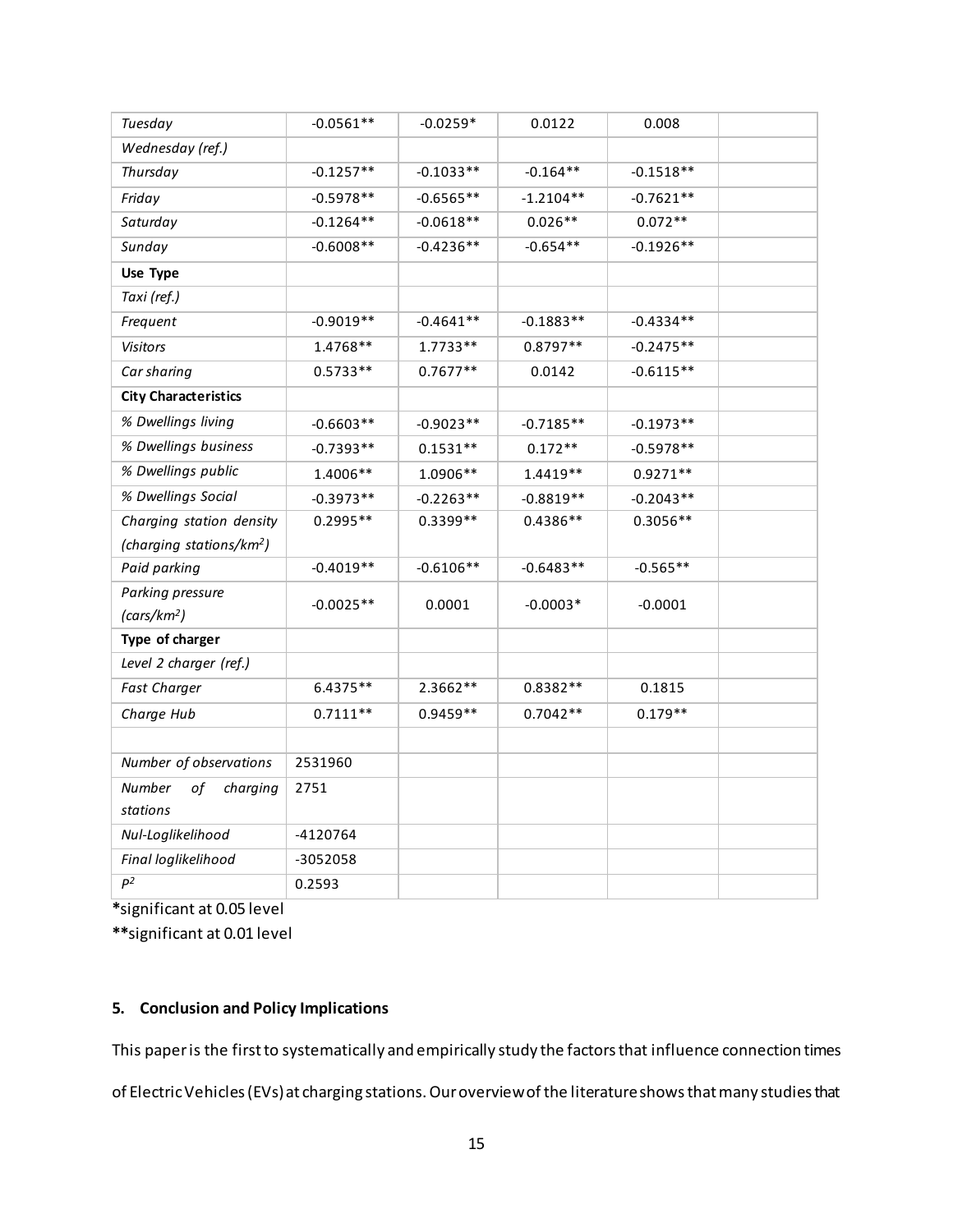try to optimize charging infrastructure roll-out strategies, treat EV charging demand as a spatial-temporal issue (i.e. they focus on the location and starting time of charging sessions). However, we argue that, due to the rival nature of charging stations, predicting the charging sessions *duration* is crucial; also in determining the right number of charging stations, such duration information is of great importance. What makes analysis of charging duration particularly difficult in an urban context, is the fact that charging stations are not solely used for refueling but for a combination of parking and refueling. An additional complication factor is that different types of users such as inhabitants, commuters, visitors, taxis and new modes such as shared electric free floating cars are all competing for the same charging stations. So far, the combined nature of parking and charging behaviors, and competing demands by different user types, have not been empirically investigated in an integral fashion. This research has filled this gap using a uniquely large dataset containing several millions of charging sessions, over a timespan of three years, at public electric charging stations in the highly urbanized Western part of The Netherlands, being one of the front-runners on electric mobility.

Estimation results showthat time-of-day-related variables and the type of charging station have the most substantial effect on the duration of the connection to the charging station. More specifically, results show that –especially for level 2 charging stations (up to 11 kW)–connection duration is very much aligned with parking behaviorand preferences: due to the lower charging speed at these stations, EV-drivers tend to leave their vehicle parked at a charging station for a longer time while they are (for example) at work or sleeping. Results even show that a significant proportion of the charging sessionslast longer than one day, keeping charging stations occupied for almost 30% of the time in total. Especially for those drivers that do not have a private parking spot and depend on curbside parking, level 2 charging stations are vital to serve daily recharging (and parking) needs. Fast charging stations tend to serve a different purpose as behavior at such stations is more like regular refueling behavior, with short connection times aimed at the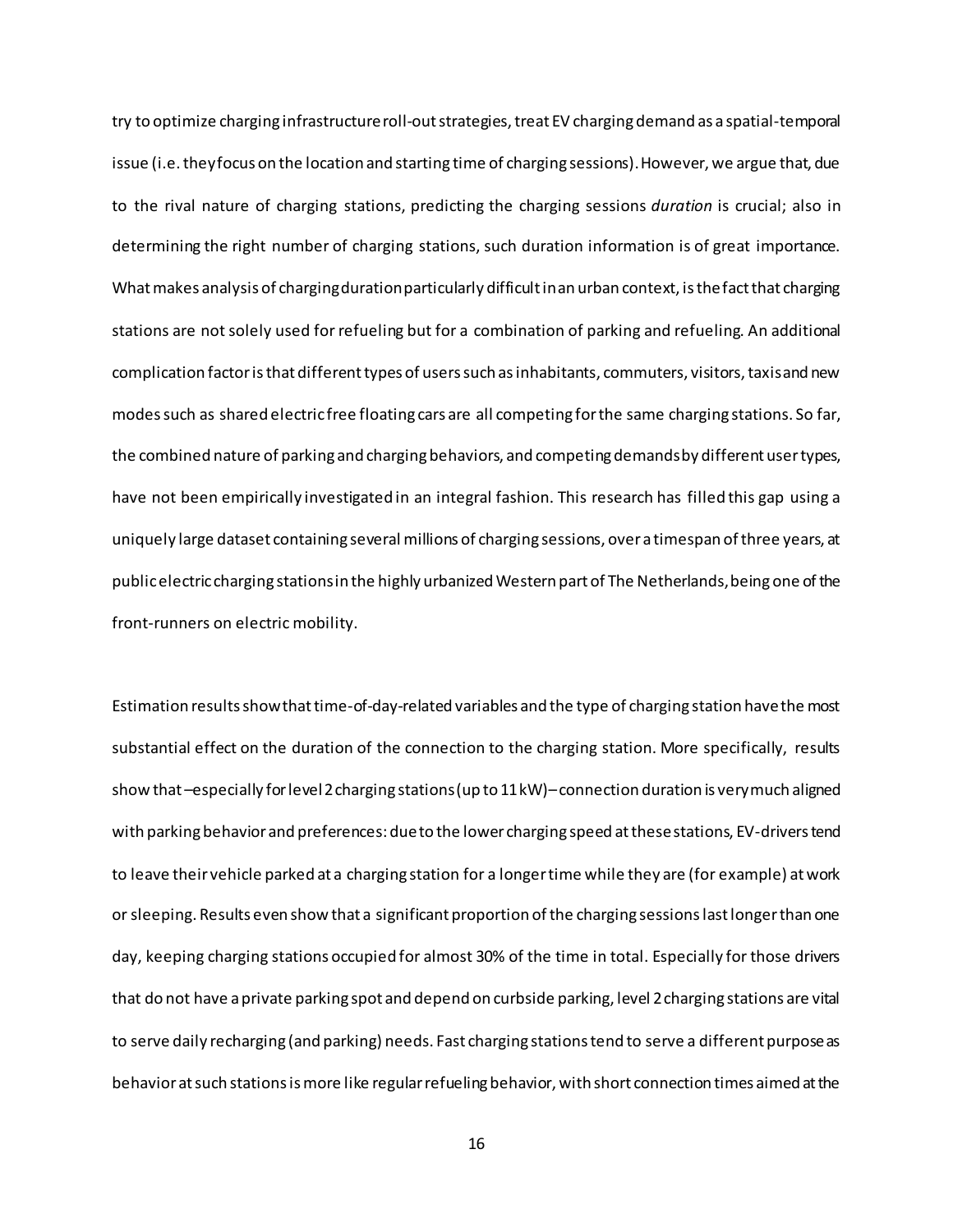ability to complete the intended trip. Technology advancements allowing higher charging speeds are therefore also more likely to result in shorter connection times at these types of stations compared to level 2 stations, where behavior coincides with parking.

Our results also suggest that policy makers should be aware that simply providing areal coverage with charging stations will not necessarily meet charging demand in every area. That is because the type of dwelling also determines the connection duration and also the timing of the charging session. Areas with mostly one type of dwelling are expected to experience peak demand, while mixed neighborhoods could well serve different users with less charging stations due to variation in demand over time. Results also suggest that further investigation is needed into how different type of users such as car sharing vehicles, taxis and visitors can make use of charging stations by home owners. These different user types have different connection times at charging stations, implying that installing curb sides chargers could serve multiple types of users at the same time with limited interference.

Our results may assist policy makers and planners in their attempts to predict demand for charging stations and to adjust accordingly the number and type of chargers in certain neighborhoods, or implement policies to increase efficiency at charging stations such as time-based fees. Furthermore, our research shows that future research looking into combining insights from the scholarly literature into parking with insights into connection times at level 2 charging stations has the potential to offer better insights in the quite particular kinds of new parking and EV-charging behaviors at these stations. Combining the right parking policies with EV charging could prove to be difficult. Especially with the growing battery sizes of vehicles,cars may possibly not fully refill if parking times are limited. On the other hand our analyses show that a significant amount of sessionslast longer than 24 hours, keeping valuable charging sports unnecessarily occupied. To design the right policies to tackle this problem, policy makers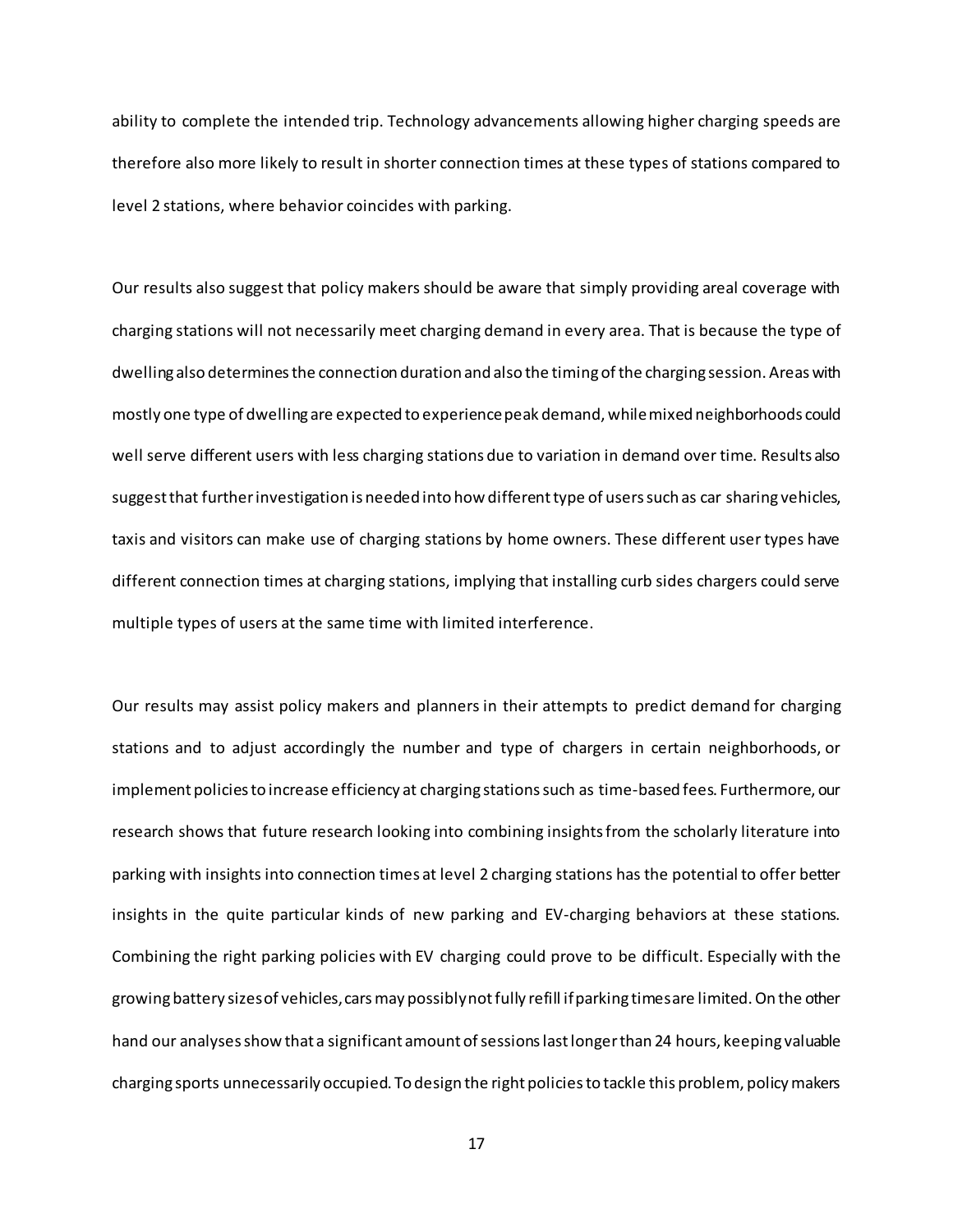also need to combine insights from both the charging and parking literatures. In contrast, we show that fast charging stations serve a different type of demand. A promising line of research would be to explore whether technological advances would allow shorter recharging times, if fewer of these stations could serve the needs of those that depend on curbside parking, resulting in a smaller loss of public space.

#### **Acknowledgements**

We are grateful for the funding provided by the Sia Raak for the IDOLaad project of which this research is part of. We are also grateful for the cooperation of the participating municipalities and charging station operators for providing the relevant data.

#### **References**

- Asamer, J., Reinthaler, M., Ruthmair, M., Straub, M., & Puchinger, J. (2016). Optimizing charging station locations for urban taxi providers. *Transportation Research Part A: Policy and Practice*, *85*, 233– 246. http://doi.org/10.1016/j.tra.2016.01.014
- Bivand, R. S., Pebesma, E. J., & Gomez-Rubio, V. (2013). *Applied spatial data analysis with R* (Second). New York, NY: Springer.
- Brady, J., & O'Mahony, M. (2016). Modelling charging profiles of electric vehicles based on real-world electric vehicle charging data. *Sustainable Cities and Society*, *26*, 203–216. http://doi.org/10.1016/j.scs.2016.06.014
- Brooker, R. P., & Qin, N. (2015). Identification of potential locations of electric vehicle supply equipment. *Journal of Power Sources*, *299*, 76–84. http://doi.org/10.1016/j.jpowsour.2015.08.097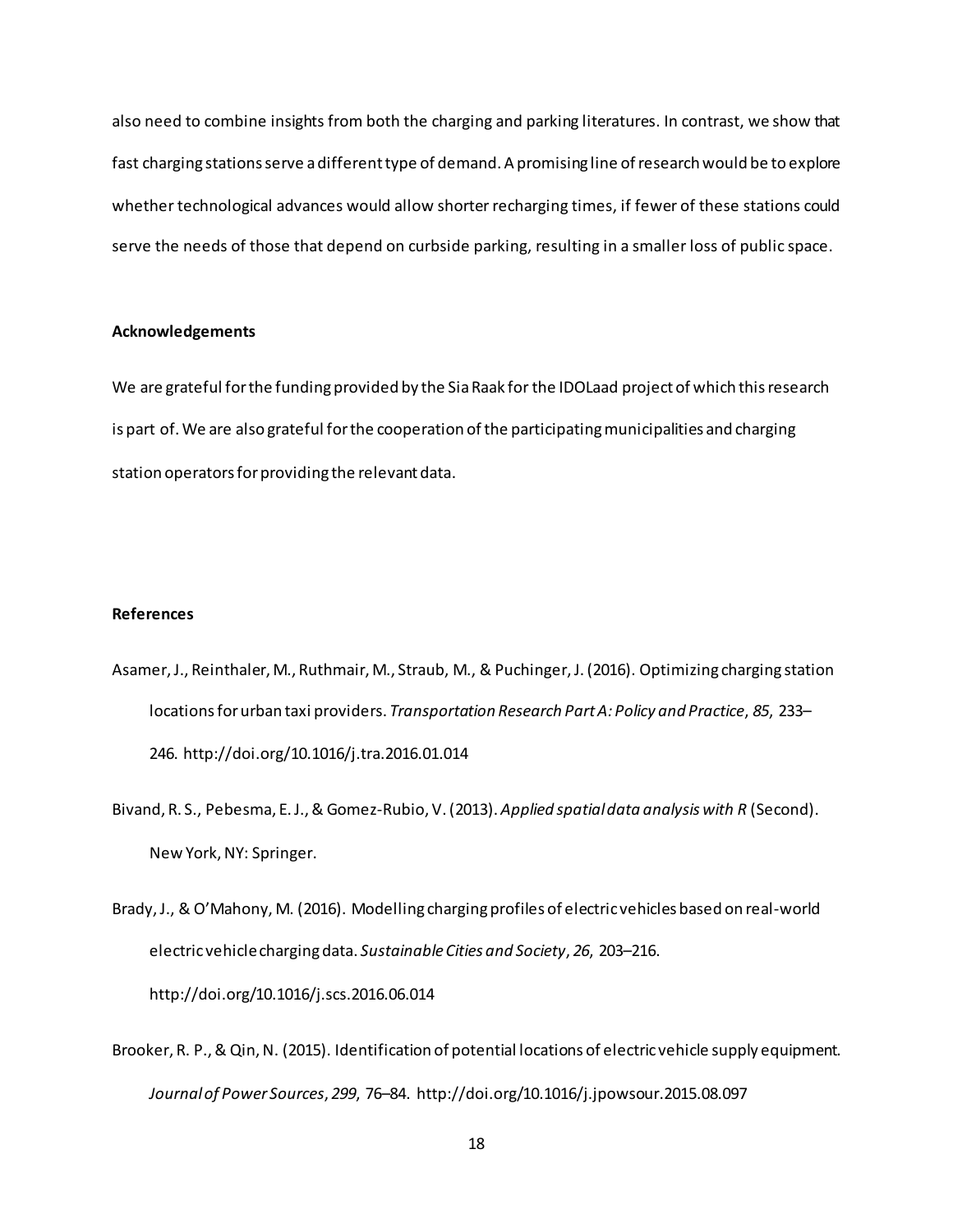- Caperello, N., Kurani, K. S., & TyreeHageman, J. (2013). Do You Mind if I Plug-in My Car? How etiquette shapes PEV drivers' vehicle charging behavior. *Transportation Research Part A: Policy and Practice*, *54*, 155–163. http://doi.org/10.1016/j.tra.2013.07.016
- CBS Statline. (2016). Kerncijfers wijken en buurten 2016. Retrieved April 18, 2016, from https://www.cbs.nl/nl-nl/maatwerk/2016/30/kerncijfers-wijken-en-buurten-2016
- Coffman, M., Bernstein, P., & Wee, S. (2016). Electric vehicles revisited : a review of factors that affect adoption. *Transport Reviews*, 1–15. http://doi.org/10.1080/01441647.2016.1217282
- Dong, J., Liu, C., & Lin, Z. (2014). Charging infrastructure planning for promoting battery electric vehicles: An activity-based approach using multiday travel data. *Transportation Research Part C: Emerging Technologies*, *38*, 44–55. http://doi.org/10.1016/j.trc.2013.11.001
- Egbue, O., & Long, S. (2015). Barriers to widespread adoption of electric vehicles : An analysis of consumer attitudes and perceptions. *Energy Policy*, *48*(2012), 717–729. http://doi.org/10.1016/j.enpol.2012.06.009
- Faria, M. V., Baptista, P. C., & Farias, T. L. (2014). Electric vehicle parking in European and American context: Economic, energy and environmental analysis. *Transportation Research Part A: Policy and Practice*, *64*, 110–121. http://doi.org/10.1016/j.tra.2014.03.011
- Gerzon, B. (2016). *Understanding the effects of price incentives on charging behaviour*. Master thesis, Delft University of Technology, Delft, The Netherlands.
- He, F., Yin, Y., & Zhou, J. (2015). Deploying public charging stations for electric vehicles on urban road networks. *Transportation Research Part C: Emerging Technologies*, *60*, 227–240. http://doi.org/10.1016/j.trc.2015.08.018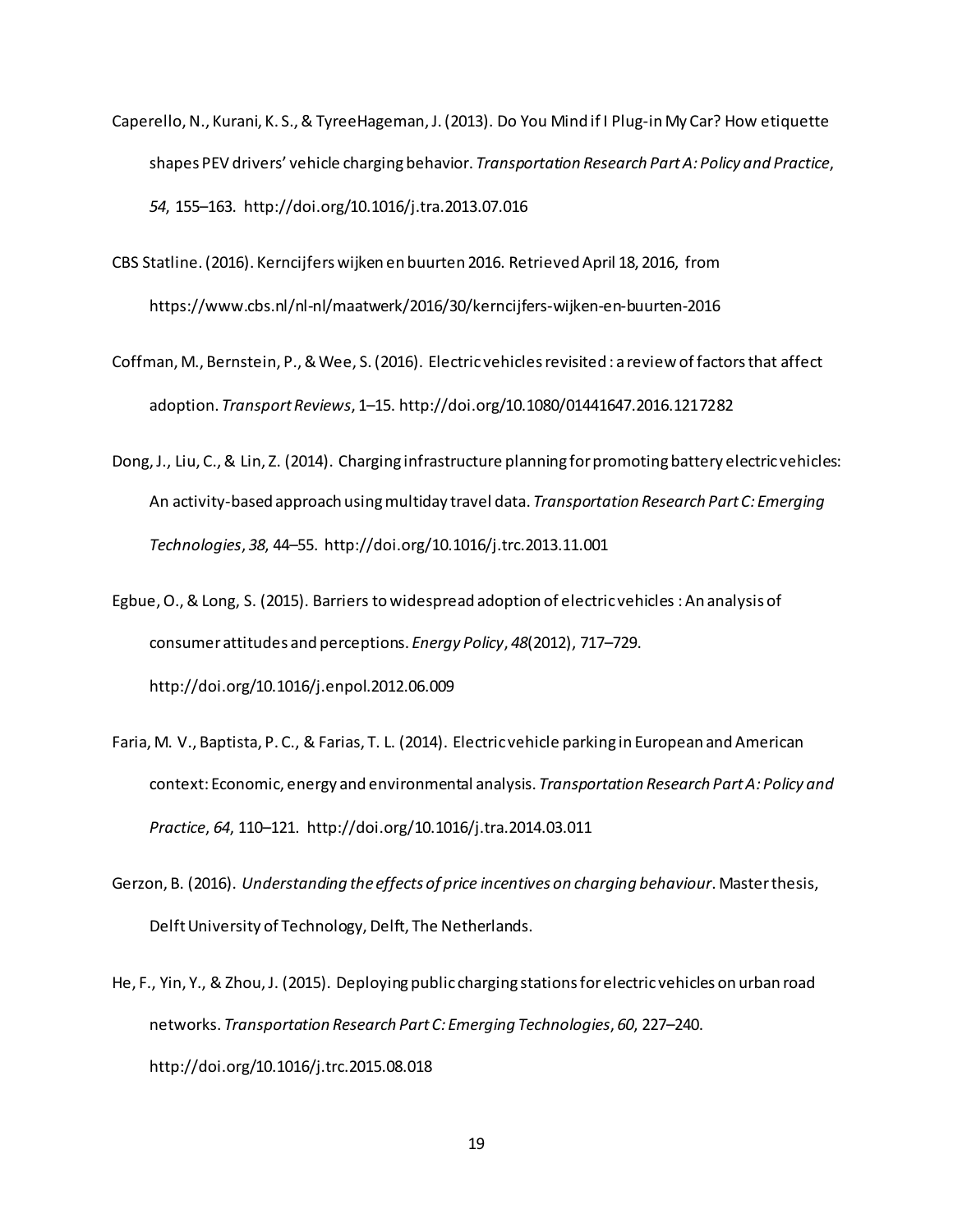- Kim, S., Yang, D., Rasouli, S., &Timmermans, H. (2017). Heterogeneous hazard model of PEV users charging intervals : Analysis of four year charging transactions data. *Transportation Research Part C*, *82*, 248–260. http://doi.org/10.1016/j.trc.2017.06.022
- Liao, F., Molin, E., & Wee, B. Van.(2015). Consumer Preferences for Electric Vehicles : a Literature Review. *Transport Reviews*, 1–24.
- Morrissey, P., Weldon, P., & Mahony, M. O. (2016). Future standard and fast charging infrastructure planning : An analysis of electric vehicle charging behaviour. *Energy Policy*, *89*, 257–270. http://doi.org/10.1016/j.enpol.2015.12.001
- Motoaki, Y., & Shirk, M. G. (2017). Consumer behavioral adaption in EV fast charging through pricing. *Energy Policy*, *108*(May), 178–183. http://doi.org/10.1016/j.enpol.2017.05.051
- Neaimeh, M., Salisbury, S. D., Hill, G. A., Blythe, P. T., Sco, D. R., & Francfort, J. E. (2017). Analysing the usage and evidencing the importance of fast chargers for the adoption of battery electric vehicles, *108*(June), 474–486. http://doi.org/10.1016/j.enpol.2017.06.033
- Nie, Y. (Marco), & Ghamami, M. (2013). A corridor-centric approach to planning electric vehicle charging infrastructure. *Transportation Research Part B: Methodological*, *57*, 172–190. http://doi.org/10.1016/j.trb.2013.08.010
- Nykvist, B., & Nilsson, M. (2015). Rapidly falling costs of battery packs for electric vehicles. *Nature Climate Change*, *5*, 329–332.
- Paffumi, E., Gennaro, M. De, & Martini, G. (2015). Transportmetrica A : Transport Science Assessment of the potential of electric vehicles and charging strategies to meet urban mobility requirements. *Transportmetrica A: Transport Science*, *11:1*(January 2015), 22–60. http://doi.org/10.1080/23249935.2014.913732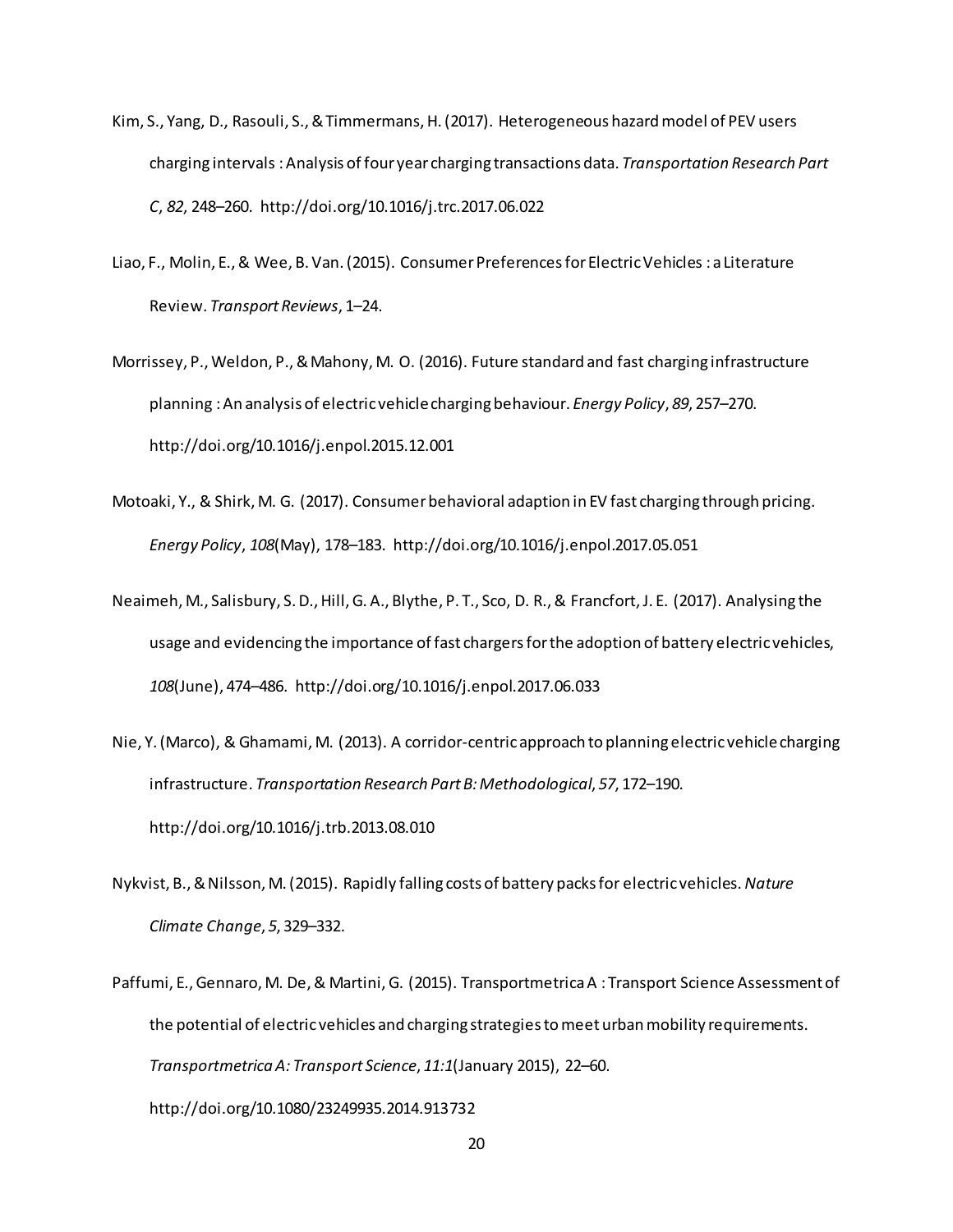Pebesma, E. J., & Bivand, R. S. (2005). Classes and methods for spatial data in R. *R News*, *5*(2).

Rangaraju, S., De Vroey, L., Messagie, M., Mertens, J., & Van Mierlo, J. (2015). Impacts of electricity mix, charging profile, and driving behavior on the emissions performance of battery electric vehicles: A Belgian case study. *Applied Energy*, *148*(X), 496–505.

http://doi.org/10.1016/j.apenergy.2015.01.121

- Razeghi, G., Carreras-sospedra, M., Brown, T., Brouwer, J., Dabdub, D., & Samuelsen, S. (2016). Episodic air quality impacts of plug-in electric vehicles. *Atmospheric Environment*, *137*, 90–100. http://doi.org/10.1016/j.atmosenv.2016.04.031
- Rezvani, Z., Jansson, J., & Bodin, J. (2015). Advances in consumer electric vehicle adoption research : A review and research agenda. *Transportation Research Part D*, *34*, 122–136. http://doi.org/10.1016/j.trd.2014.10.010
- Robinson, a. P., Blythe, P. T., Bell, M. C., Hübner, Y., & Hill, G. a. (2013). Analysis of electric vehicle driver recharging demand profiles and subsequent impacts on the carbon content of electric vehicle trips. *Energy Policy*, *61*, 337–348. http://doi.org/10.1016/j.enpol.2013.05.074
- Sadeghianpourhamami, N., Refa, N., Strobbe, M., & Develder, C. (2018). Electrical Power and Energy Systems Quantitive analysis of electric vehicle flexibility : A data-driven approach. *International Journal of Electrical Power and Energy Systems*, *95*, 451–462. http://doi.org/10.1016/j.ijepes.2017.09.007
- Shahraki, N., Cai, H., Turkay, M., & Xu, M. (2015). Optimal locations of electric public charging stations using real world vehicle travel patterns. *Transportation Research Part D: Transport and Environment*, *41*, 165–176. http://doi.org/10.1016/j.trd.2015.09.011

Shoup, D. (2005). *The high cost of free parking*. American Planning Association.